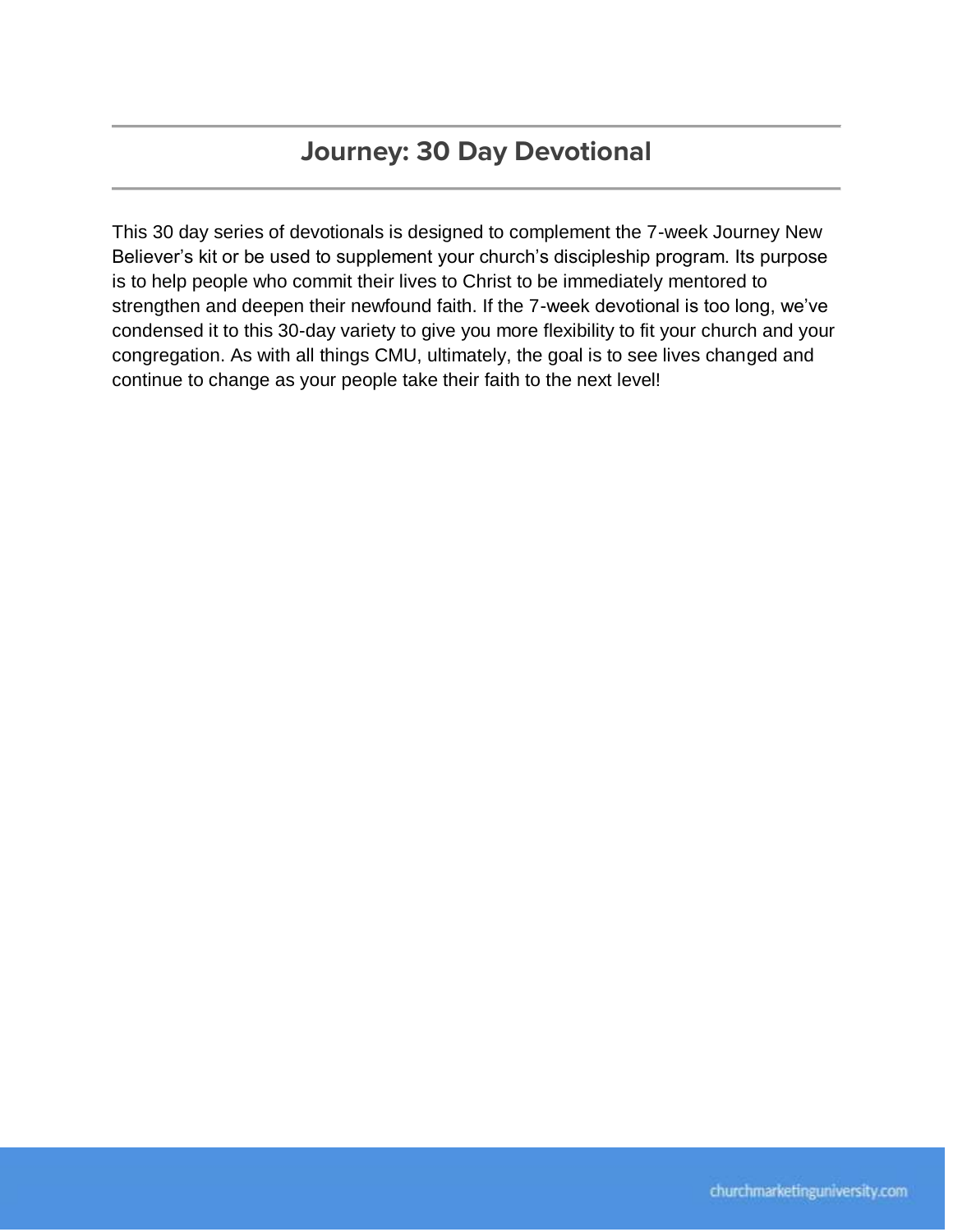# **Journey: 30 Days to a Close Relationship With God Day 1 of 30**

### **Devotional:**

When the Bible says "do not" it's time to listen, right?! It might remind you of the times when you were a kid and your mom or dad said in a very clear, strong voice, "do not," followed by whatever you did wrong. What's interesting about this "do not" is that it's something none of us want anyway. Who wants to be anxious? Who says, "Yes, I'd like a little more worry in my life with a side of anxiety!" Yet God commands us here to not be anxious about some things...no, about nothing! God wants you to be anxious about nothing.

Let's be honest. That's impossible, right? But here's what we are to do so that we don't have to be anxious--pray and be thankful. Prayer and thankfulness are the actions, and faith is the attitude. It's giving God all your worries through an act of faith by praying and verbalizing your gratitude for his goodness in your life.

What are you worried about right now? It might be a long list! That's okay. But take a few minutes to think about the top 2 or 3 things that concern you the most. The things that make you afraid when you think of an undesirable outcome. It could be in your family, your marriage, your finances, your spiritual life, or all of the above! Give them to Jesus in prayer.

Take a moment to focus on the Lord and eliminate distraction. Find a place away from the noise of life. Move your thoughts away from the "to-do list" and place them on God. Take five minutes just to think about the goodness, faithfulness, and love of Jesus in our lives.

# **Prayer:**

Jesus, today I want to receive from you. I want to sit at your feet, so to speak, and learn from you. Speak to me today, Lord. Show me your ways and guide me along your path that I might experience who you are in a greater way. Help me to soak in your Word today and be changed for your glory. In Jesus' name, Amen!

# **Scripture:**

● Philippians 4:6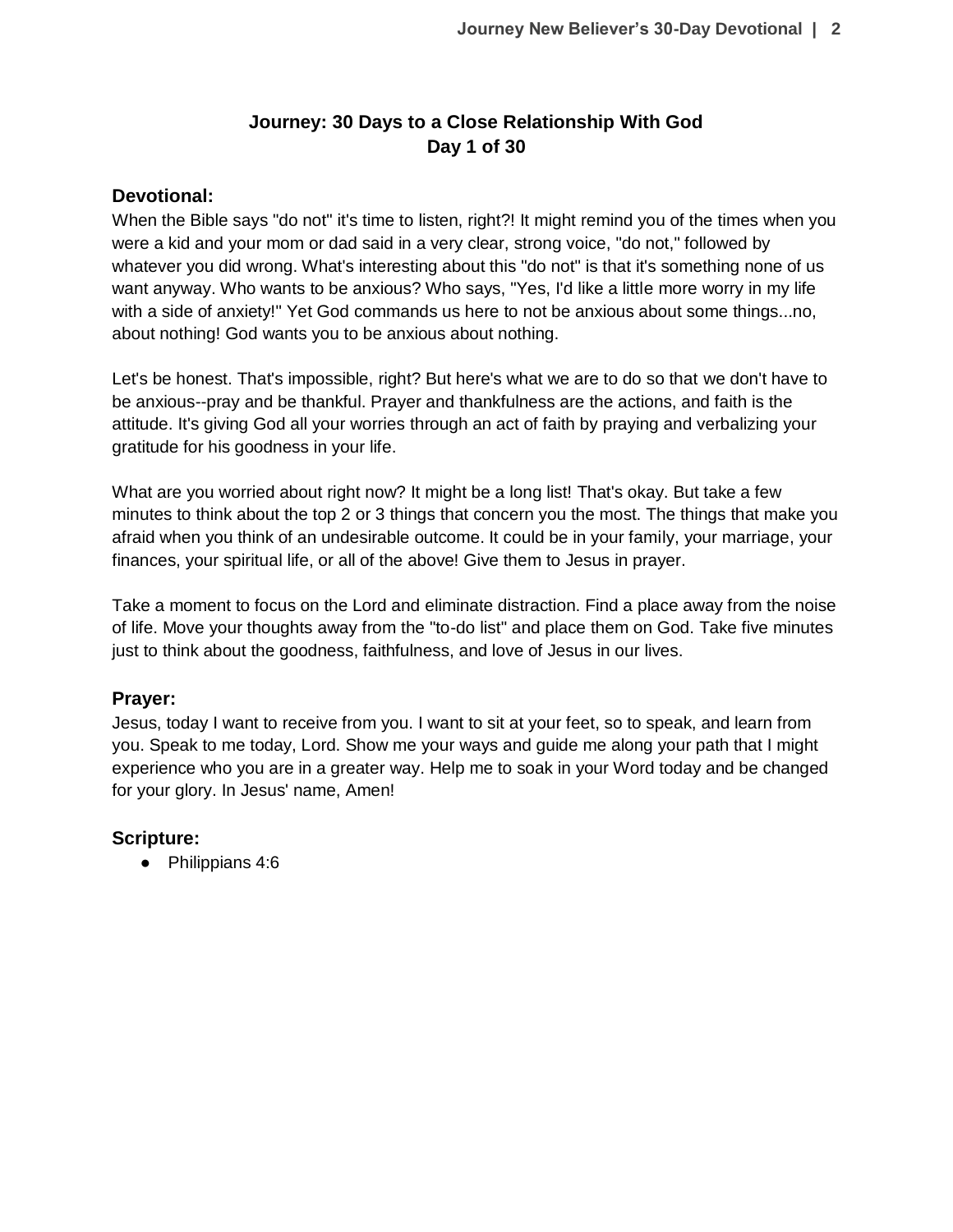# **Journey: 30 Days to a Close Relationship With God Day 2 of 30**

### **Devotional:**

In John 14, Jesus speaks about his return to heaven after his death on the cross. He told his disciples he would come back and get them and take them to the place where he would be (aka heaven). Jesus tells his disciples, "You know the way to the place where I am going."

To that, one of Jesus' disciples named Thomas asked Jesus, "Lord, we don't know where you are going, so how can we know the way?" This is when Jesus responds with, "I am the way and the truth and the life. No one comes to the Father except through me."

When it comes to life's basic needs, knowing where to go, knowing the truth about life, and then experiencing a satisfying life about sums it up. Jesus is reassuring a concerned group of disciples about his departure from earth and says what should fill the gap between now on earth and where you will be one day is himself--Jesus. It's Jesus who shows us the way when we're lost. It's Jesus who provides truth in the middle of confusion, and it's Jesus who is the real, satisfying life all of humanity needs!

But, that gap -- the one between "now on earth" and the point when we will be with Jesus forever can get filled with all kinds of stuff--people, work, entertainment, social media, challenges, surprises-both good and bad.

Jesus offers himself as the one who fills the gap. He is the one who should meet our ultimate needs between now and then. How is Jesus filling the gap in your life? Is he the way you go in life? Is he your truth rather than the world's truth? Is he so involved in your everyday life that you could say he is your life?

If not, clear your mind and focus on Jesus. The text messages can wait. The calls and emails don't need to be responded to right now. It's time for you and Jesus to meet. Push all the distractions aside and set all your thoughts on Jesus. At first, it's hard, but work at it -- trust me, it gets easier!

### **Prayer:**

Jesus, today is all about you! I want my life to reflect your goodness and love to those around me, so right now prepare my heart and mind to hear from you. Give me the spiritual eyes and ears to learn from you. Thank you in advance for what you're going to show me! In Jesus' name, amen!

# **Scripture:**

 $\bullet$  John 14:1-6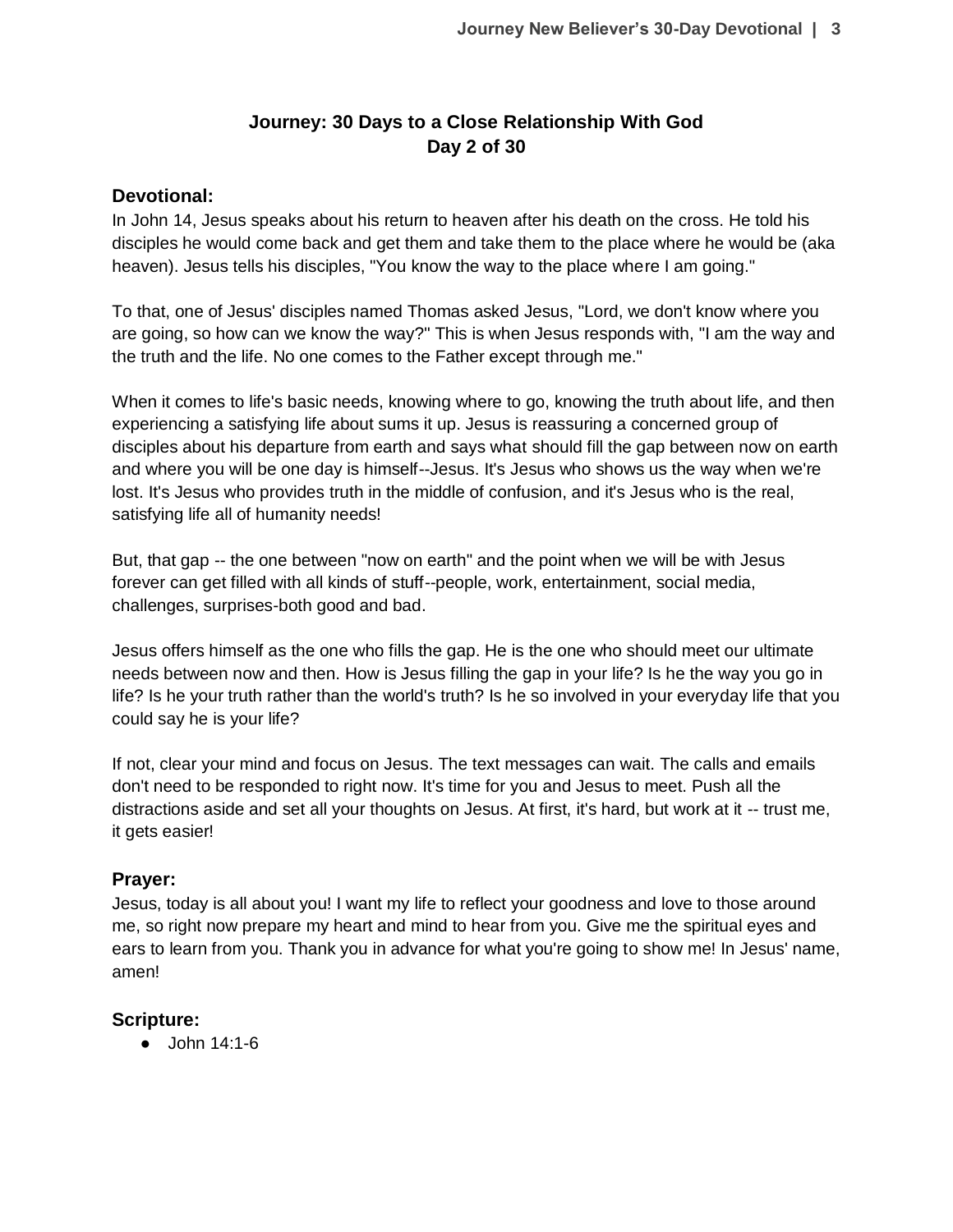# **Journey: 30 Days to a Close Relationship With God Day 3 of 30**

### **Devotional:**

Two simple verses in today's Bible reading describe something very powerful for us. It is a great restoration for humanity. It's our moment of redemption described in three sentences. What was lost in the beginning with Adam and Eve through sin is now reopened. The chains on the gate to the Garden of Eden are open again. An opportunity to know and be with God is here again.

But how is that made possible? It's through Jesus. It's through faith in him. His work on the cross and the power of his resurrection is what broke the chains of sin and death. When we exercise faith in him, this power is activated in our lives. It results in a new birth, a spiritual birth for our souls. This is a birth that comes with rights too, as verse 12 says, because we become children of God. It's pretty crazy to think that we are children of the Creator of the universe! The apostle John echoes this gratitude in 1 John 3:1.

Not everyone accepts the invitation to be with God, but those who do experience a new life in him!

This truth should give us gratitude in our hearts for what Jesus has done for us. Whether you've been walking with Jesus for two days or two decades, this should never get old. Take a few minutes and meditate on the privilege it is to be a child of God. Think of the rights you have because you have a relationship with the most powerful, infinitely good, beyond description Being in all of existence. You might need more than a few minutes.

Where could you go to have some quiet time? Find a spot where you're alone, just you and Jesus. No kids! No phone (except to read this and put it on do not disturb). Close your eyes and think about how God has worked in your life. Think about how big he is and how big his love is for you.

# **Prayer:**

God, my heart's desire is, first, to meet with you before I do anything else today. My passion and focus are on you today. My focus will be to walk with you every step of the way. Help me to listen to the voice of the Holy Spirit. Lead me and use me for your honor! In Jesus' name, amen!

### **Scripture:**

- John 1:12-13
- 1 John 3:1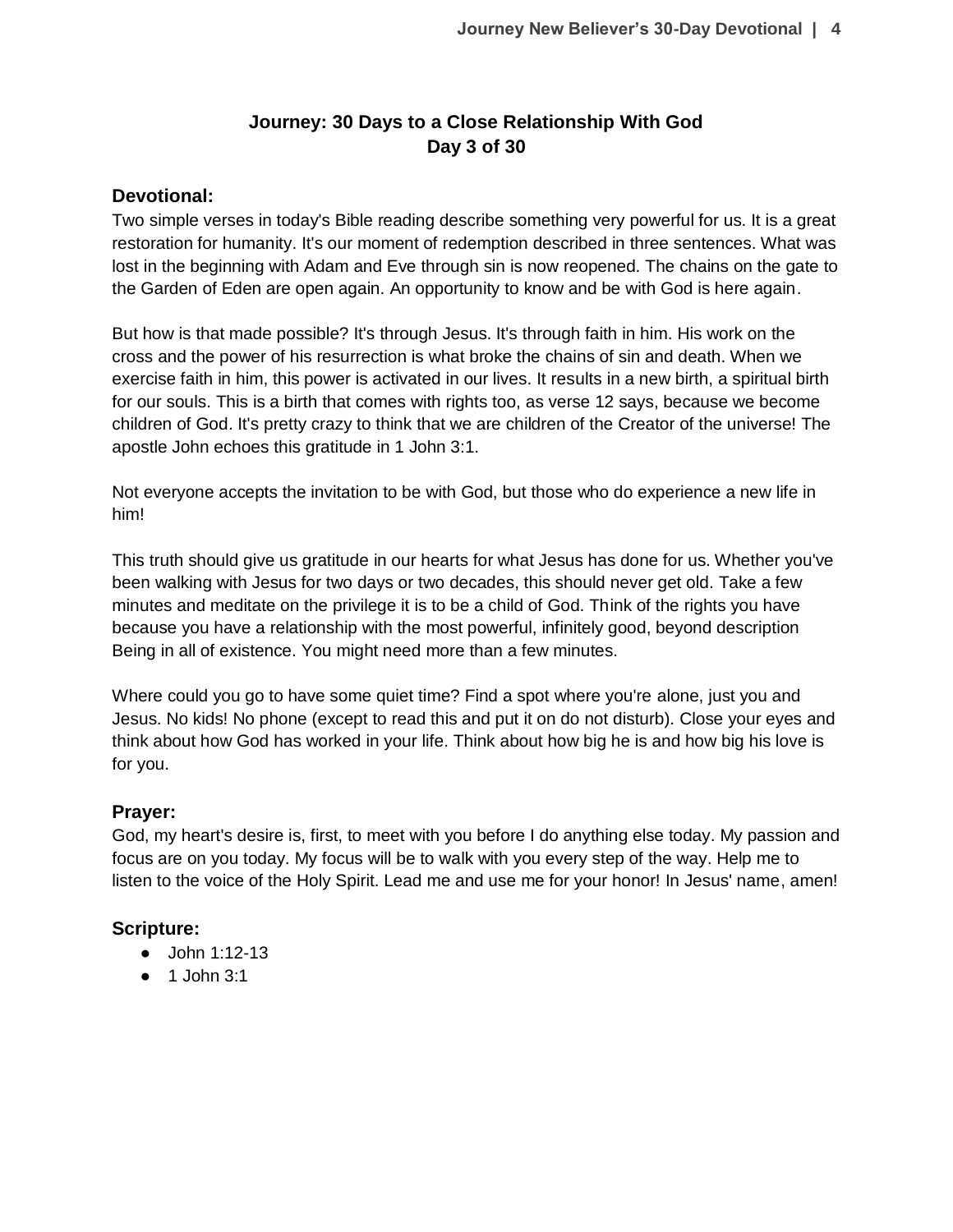# **Journey: 30 Days to a Close Relationship With God Day 4 of 30**

### **Devotional:**

Today's bible reading comes from the last book in the Bible and is a vision that the apostle John had while in exile for his faith. In the vision, Jesus speaks messages to different churches for John to pass on. Today's message was for the church in Laodicea.

Jesus was disappointed with many in the church because they had become indifferent about their faith. Life had become convenient and as a result, they were complacent. Jesus invites them to return to an active relationship with him.

Indifference can be a temptation for all of us. We can fall into the temptation to get busy with life and forget about the most important relationship in our lives. Interestingly, Jesus uses the activity of eating here as a metaphor. Usually, it's only those closest to us with whom we eat. It's this space Jesus wants in our lives -- a real, active, close relationship.

If possible, find a space outside -- maybe a walking trail or back deck. Put yourself in God's creation. Let your focus turn to the beauty and incredible design of how God put the world together.

### **Prayer:**

Lord, I thank you for creating this amazing world. Thank you for giving attention to every detail. Thank you also for creating me. You created me with value, purpose, and meaning. Thank you for helping me to connect with you today!

### **Scripture:**

● Revelation 3:14-22 (memorize v. 20)

**Memory Verse:** *Here I am! I stand at the door and knock. If anyone hears my voice and opens the door, I will come in and eat with that person, and they with me.* (Rev. 3:20)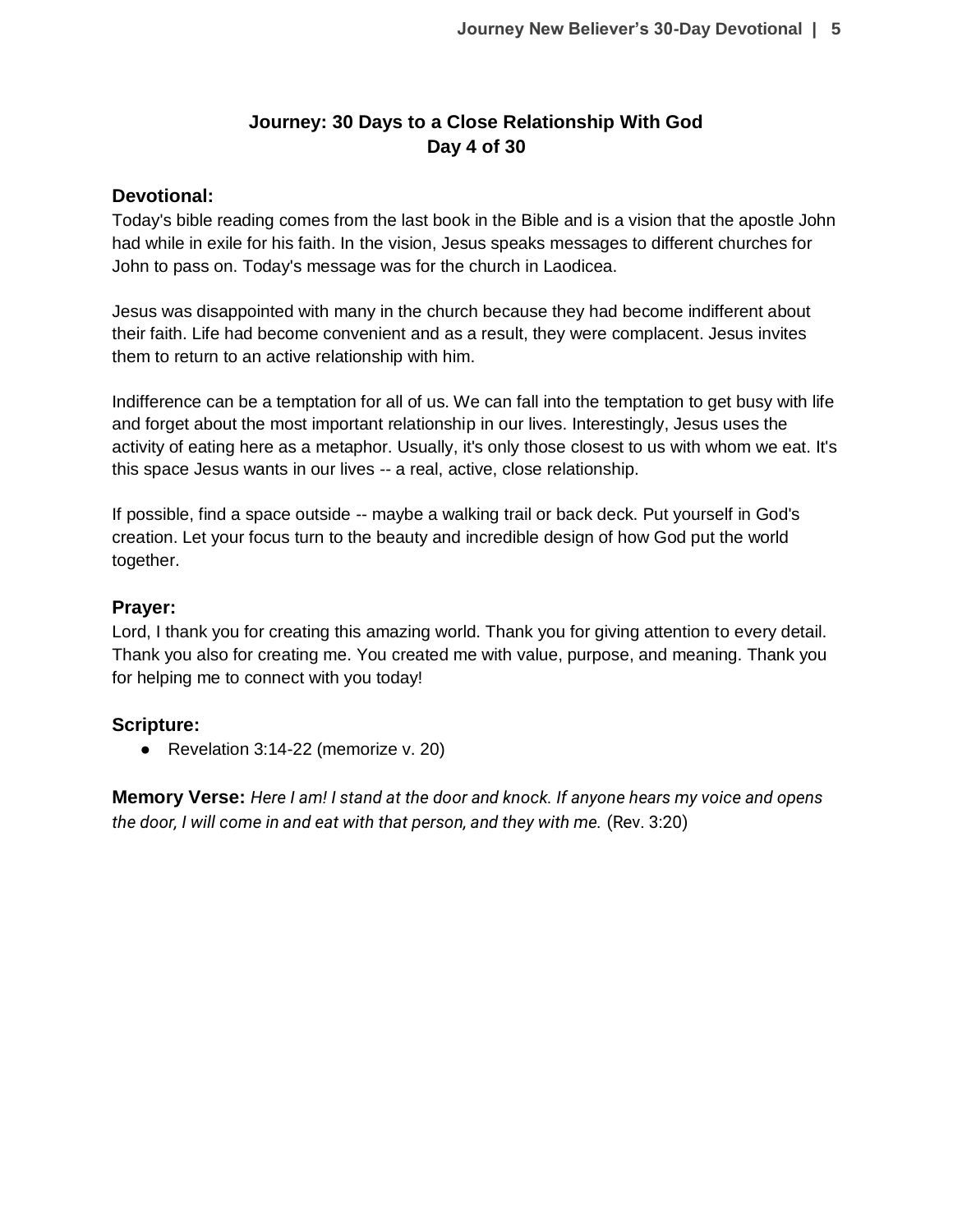# **Journey: 30 Days to a Close Relationship With God Day 5 of 30**

### **Devotional:**

In today's reading, Jesus is teaching his disciples what it means to be one of his followers. He's specifically talking about living a fruitful life full of good works for his glory. He uses a metaphor that would have been familiar to his listeners.

Just as a branch cannot survive or bear fruit unless it's connected to the tree, so we as Jesus' followers cannot do good works unless we are connected to him.

Notice it says, "Apart from me you can do nothing." This doesn't mean you can't do good, but rather, we can't do good for God apart from staying connected to Jesus.

There's a lot of good in the world, but the question is, is the good you're doing honoring to the Lord? As you connect with Jesus, his power will flow through you, just like all the necessary nutrients needed to bear fruit in a tree. Branches can't help but bear fruit as long as they're connected to the tree. In contrast, if it's not connected to the tree, a branch cannot bear fruit no matter how hard it tries.

The same is our reality as Christians. We must stay connected to the source who alone can work through us to do good works that honor God. Following Jesus is where we can find true satisfaction.

Imagine taking all your concerns, tasks, deadlines and fears, and putting them into a mental box. Close the box and lock it. Now just focus on the Lord.

# **Prayer:**

Lord, my attention is on you. All my concerns are locked away in a box. Right now, nothing is going to get my time but you. All I want is you, so today, lead me in your truth. Guide me down your path, and teach me your ways. Thank you for what you're going to do. Amen.

# **Scripture:**

 $\bullet$  John 15:1-8 (memorize v.5)

**Memory Verse:** *"I am the vine; you are the branches. If you remain in me and I in you, you will bear much fruit; apart from me you can do nothing." --*John 15:5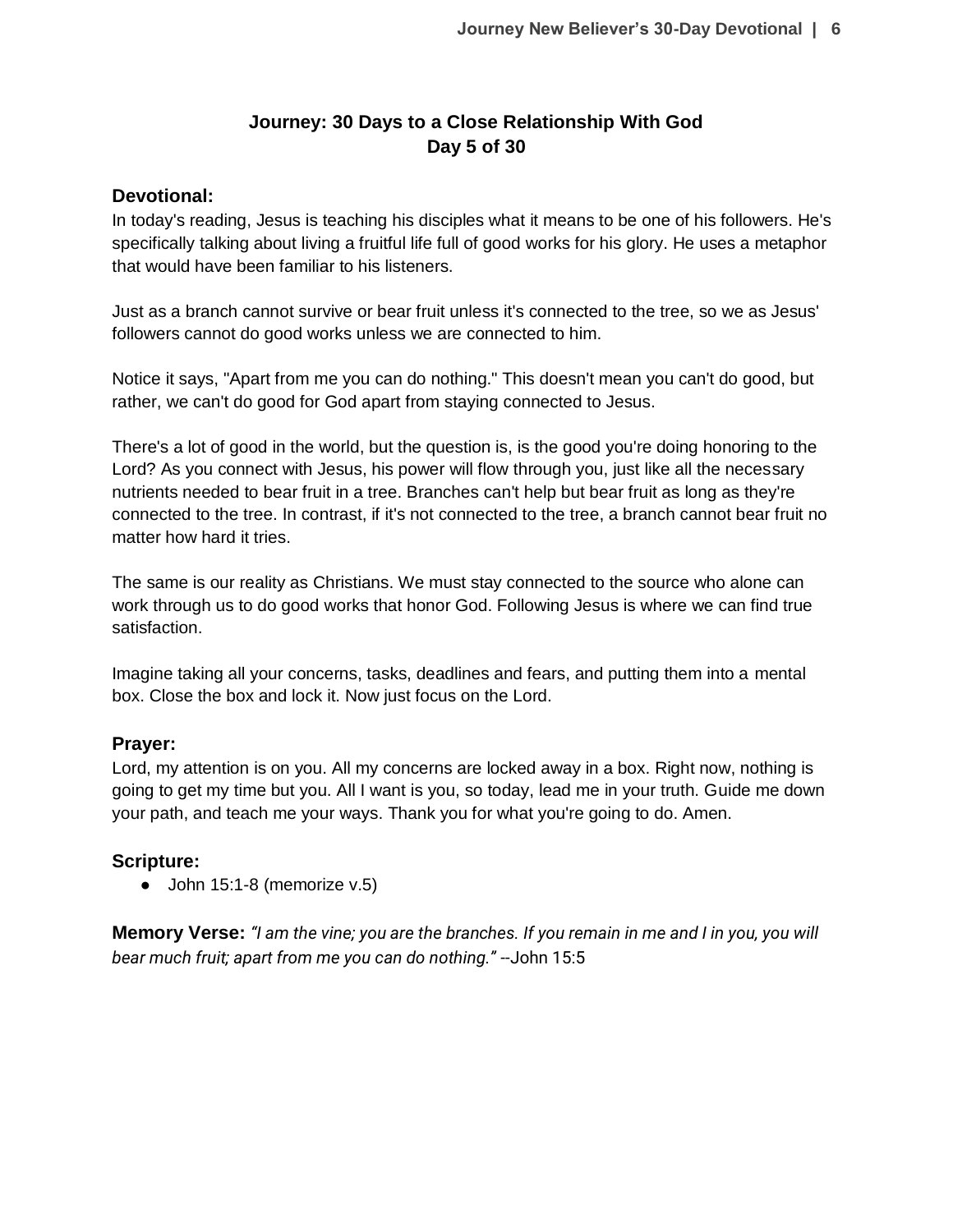# J**ourney: 30 Days to a Close Relationship With God Day 6 of 30**

### **Devotional:**

Today's reading is like a small Gospel capsule. It summarizes God's intentions in sending Jesus to the earth. Jesus, who never sinned, not even once, would go to the cross and bear the sins of the world.

Why would the innocent suffer for the guilty? It gives us the answer in this verse. It's the "so that" phrase. It was so that we might become the righteousness of God. Why is that important? If we are ever to reconnect with God, we must deal with sin. God dealt with sin once and for all through Jesus.

When given a gift, the bigger the gift, the greater the gratitude, right? This Gospel, the gift of salvation, is the greatest gift we could ever receive. What should our response be each day to this amazing gift? How could we show gratitude for such a gracious God? What should our actions look like today to say thank you to our loving God?

Today might be a busy day with lots to do, but remember to take time to sharpen the ax, metaphorically. If you'll quiet your heart and spend time with God at the start of your day, you'll slice through this day much better than if you didn't take time with God.

### **Prayer:**

Lord, help me to set aside all the things that I need to do today. Help me focus on your truths and open my heart to what you might say to me. Put my thoughts on you without distraction. Thank you, Lord. In Jesus' name, Amen.

# **Scripture:**

● 2 Corinthians 5:21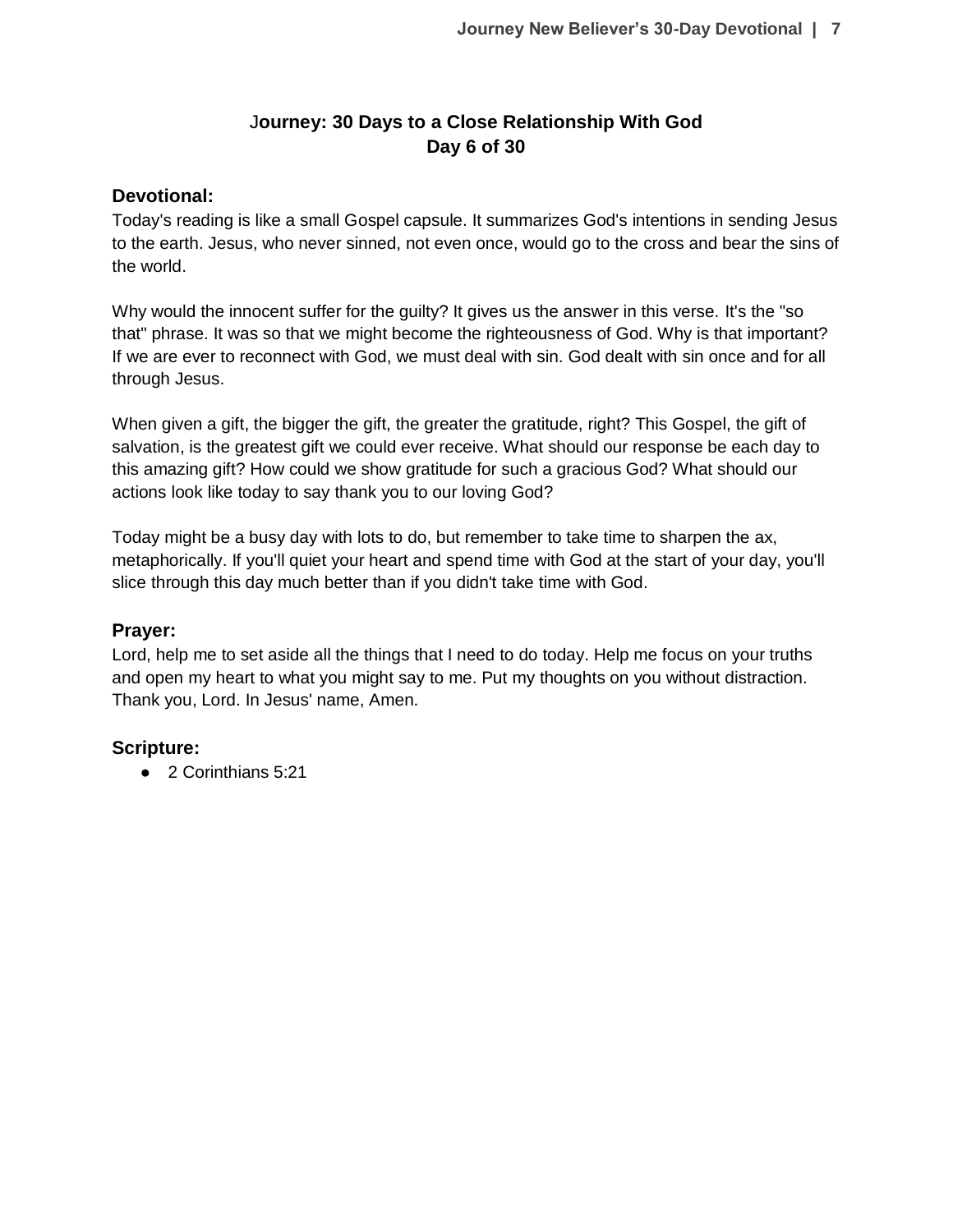# **Journey: 30 Days to a Close Relationship With God Day 7 of 30**

### **Devotional:**

In today's reading, the "Word" spoken of here is referring to Jesus. Jesus, in a literal sense, is the spoken Word of God. Words can reveal and make sense of something by describing it, which is what Jesus did. Jesus is the visible representation of the invisible God (Hebrews 1:3).

When God spoke the world into existence, there was Jesus as the active force to make it a reality. Jesus is 100% God, but also 100% human. God's "Word" in the flesh is who we know as Jesus (Romans 8:3).

Jesus has a unique characteristic highlighted by this verse. Jesus is full of grace and truth. These usual opposing views are brought together by Jesus and lived out in his earthly ministry.

There are two sides to this "grace and truth" idea mentioned in this verse. One side is, how do you *receive* grace and truth? The second is, how do you *give* grace and truth?

Have you received his full grace--the love and forgiveness of sins? If not, accept his complete love for your sins by simply asking him today. Are you also listening to his truth? Are you being obedient to his voice?

Then are you extending grace to others? Are you loving others the way God has loved you? Are you also standing for truth? Not in the form of a judge but as a beacon of light for others to see the way to God?

Take some time to be in complete silence. Quiet your mind from all the noise of your day. Place all your energy into listening and preparing your heart for what God might speak to you.

# **Prayer:**

Lord, you are welcome here with me. I invite you to come and speak to my heart. You know everything about me, and yet you still love me. Thank you for your acceptance and freedom to be with you. In Jesus' name, Amen.

# **Scripture:**

- John 1:14
- Hebrews 1:3
- Romans 8:3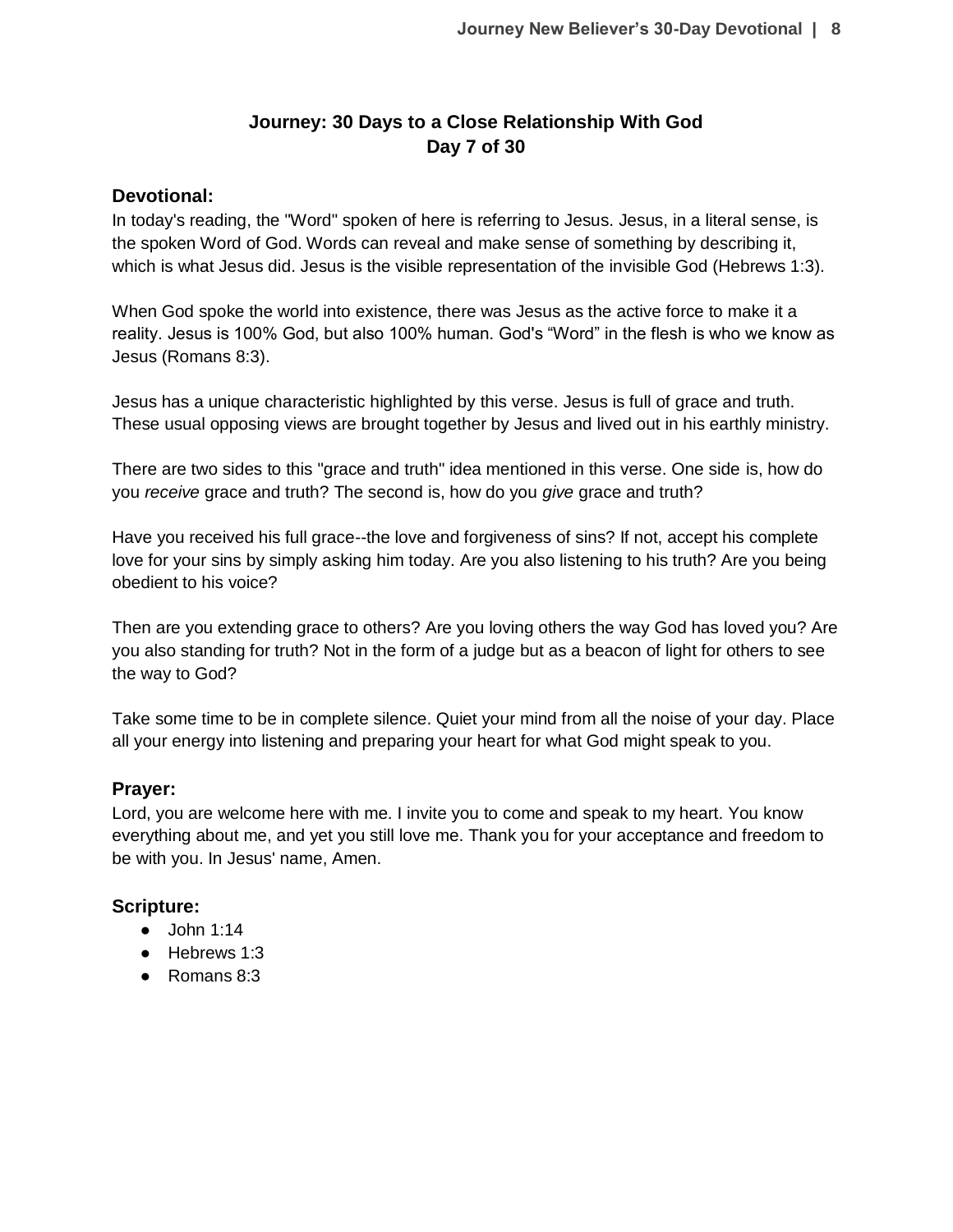# J**ourney: 30 Days to a Close Relationship With God Day 8 of 30**

### **Devotional:**

If you want to see someone's true character, take away all the benefits of doing something. Let them know there's no guarantee that doing the right thing will give them a benefit.

This is what we see here with God. God's love is so great that he would send his Son to die a terrible death even though we were still sinners at the time. In other words, God had no motivation from our love for him because there wasn't any. We love sin more than God. He was simply motivated by his love for us. It was a demonstration of his great love.

If God would love you and me that much, what should this say about ourselves? If you struggle with self-doubt, this is for you. Nothing should give us more reassurance than the most powerful Being in the universe demonstrating such great love for us. If such a valuable Person is assigning such value to you, then why wouldn't you do the same?

Take the next few minutes to think about God in eternity. Think of what heaven will be like. The Bible describes it as a place where angels worship him both day and night. He is also described as unapproachable light. It's a place of complete perfection. Shut out the challenges and trials of this earth and put your complete attention on Jesus.

### **Prayer:**

Lord, show me your heart today. Help me understand your ways and uncover anything that needs to change in me. Help me to love others the way you love them. Use me today as your instrument in the world. In Jesus' name, amen.

# **Scripture:**

● Romans 5:8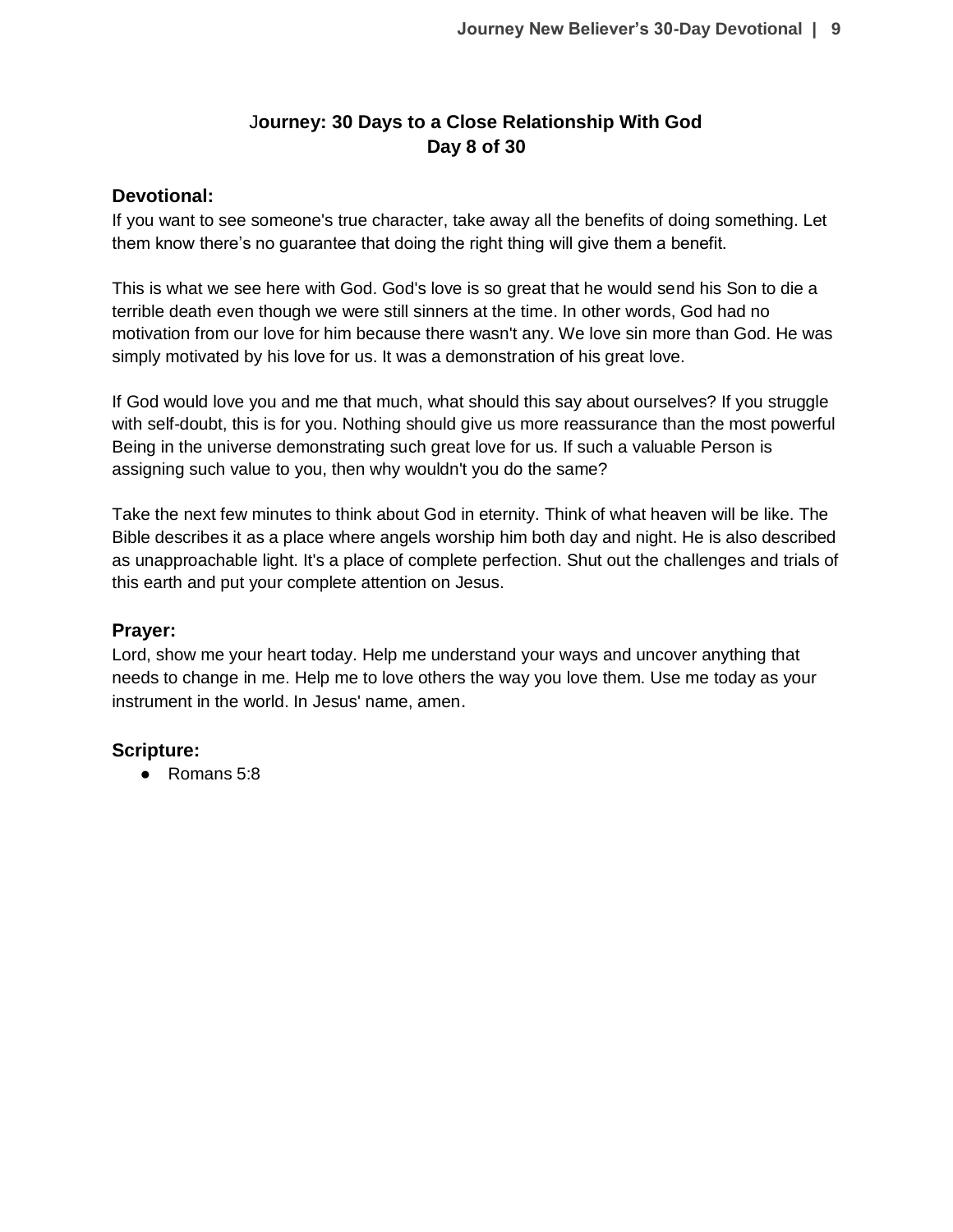# **Journey: 30 Days to a Close Relationship With God Day 9 of 30**

### **Devotional:**

Scripture is the written Word of God. There are other times when God speaks that are not a part of Scripture, but the Bible is the most authoritative. If you want to know who God is, how he works, and what he wants, just read the Bible.

This verse explains some of the functions of the Bible. It's good for teaching, rebuking, correcting, and training in righteousness. It's not much different than parenting, except kids don't come with a parenting manual!

It's pretty amazing to think that if you want to hear the voice of God, you don't have to go far! It's all written down for us. What are some times that God is speaking to you through the Bible? Read Psalm 1 as another point of reference to the value of the Word of God.

It's time to refocus. It doesn't matter if it's the morning, evening or your lunch break, take a few minutes to think about God. Bring to mind how he's been faithful to you. Think of his power and love for you.

### **Prayer:**

Lord, I recognize that today is a gift from you. Help me to steward this gift and use it to bring you honor. I want to bring a smile to your face. Let me see how you're working and let me be a part of it.

# **Scripture:**

- 2 Timothy 3:16
- Psalm 1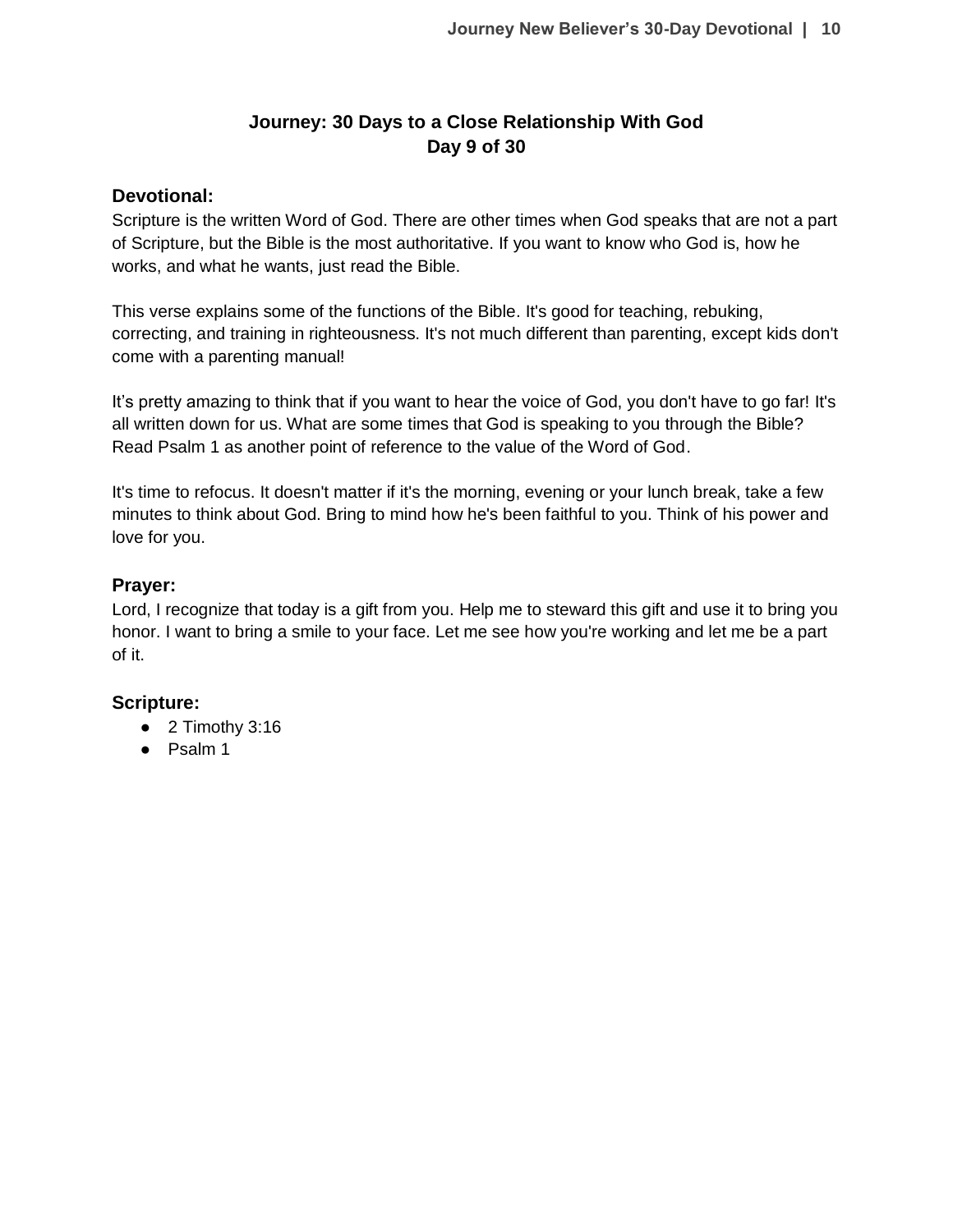# **Journey: 30 Days to a Close Relationship With God Day 10 of 30**

### **Devotional:**

There are times we all need a little help. When we don't know what to do or how to get there, it can feel hopeless. The Apostle Paul is writing to the Romans here and encouraging them with the truth that there is one who is continually fighting on our behalf.

The Holy Spirit fills the gap when we don't know what to do. When we have prayed and prayed and yet there seems to be no answer. In those moments when you start to wonder if this is all real, the Holy Spirit steps in and helps us.

Have you ever felt hopeless? Have you felt like God wasn't listening? You wouldn't be the first. There have been many people in the Bible who have experienced this, and if you've walked with God for any amount of time, you have probably experienced it yourself.

You may not have known this grace is available to you as a believer, but it is! When you don't know how to pray for a situation, ask the Holy Spirit to go to work for you. He is God and knows every aspect of every circumstance. He can intercede on your behalf and make up for when your heart is weary and your faith is weak.

It is time to leave everyone and everything behind and look to the Lord. This is best done in a space by yourself in a room or outside on a deck. Close your eyes and let your thoughts clear. Bring to mind how God has worked in your life.

### **Prayer:**

Lord, I thank you that you are good and you do good. There is no one like you in all creation. Open my mind and heart to your Word and help me understand your ways. Thank you Father for what you will do today. In Jesus' name, amen.

### **Scripture:**

● Romans 8:26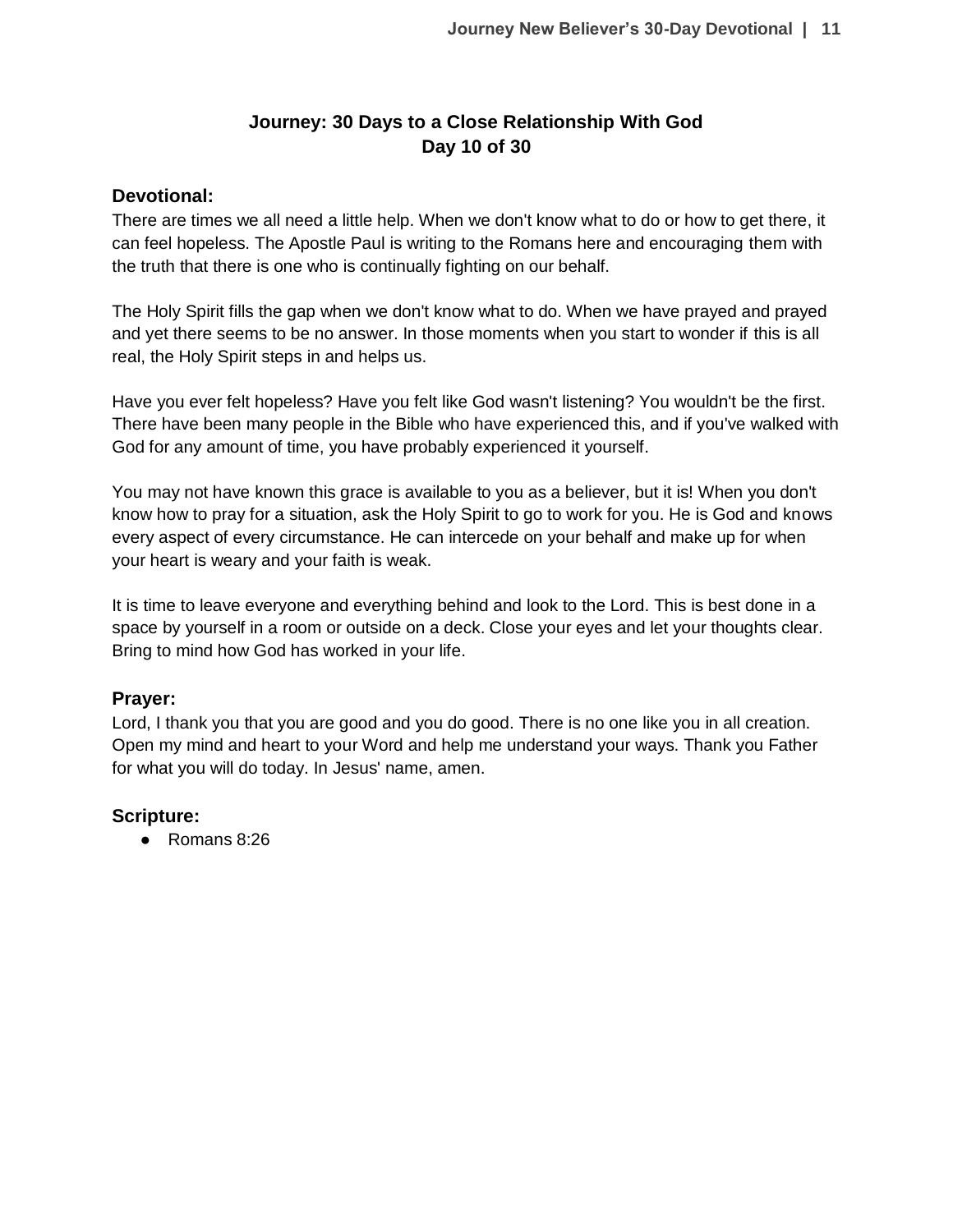# **Journey: 30 Days to a Close Relationship With God Day 11 of 30**

### **Devotional:**

This verse is from a song written by King David. He wrote this song because the Ark of God, which represented the presence of God, was being brought back to Jerusalem. This Ark of God (a box that contained several artifacts of God's miracles) represented God's being with the people of Israel. The Ark wasn't God, but simply a symbol of his presence.

David was a great warrior, and yet he drew his strength not from his sword, but the Lord. It was important to David to have the presence of God with him and all of Israel. This is why he took the time, money, and energy to bring the Ark back to where it belonged.

Relying on our own strength will never get us very far, but looking to the Lord will give us the strength we need. Is seeking God's presence built in your daily routine? This 30-day devotional is a good start, but keep going and let this turn from 30 to 40, 50, 100!

Notice this verse says to seek God's face. We sometimes only seek God for what his hands can give us; however, he first wants us to seek his face. Take a few minutes to just seek to know God more. Thank him for all he has done. Thank him for who he is. Ask him to continue to reveal himself to you throughout the day.

This is a moment to focus on the Lord and eliminate distraction. Find a place away from the noise of life. Move your thoughts away from the "to-do list" and place them on the Lord. Take a few minutes just to think about the goodness, faithfulness, and love of Jesus in our lives.

### **Prayer:**

Jesus today I want to receive from you. I want to sit at your feet so to speak and learn from you. Speak to me today. Show me your ways and guide me along your path that I might experience who you are in a greater way. Help me to soak in your Word today and be changed for your glory. In Jesus' name, Amen!

### **Scripture:**

● 1 Chronicles 16:11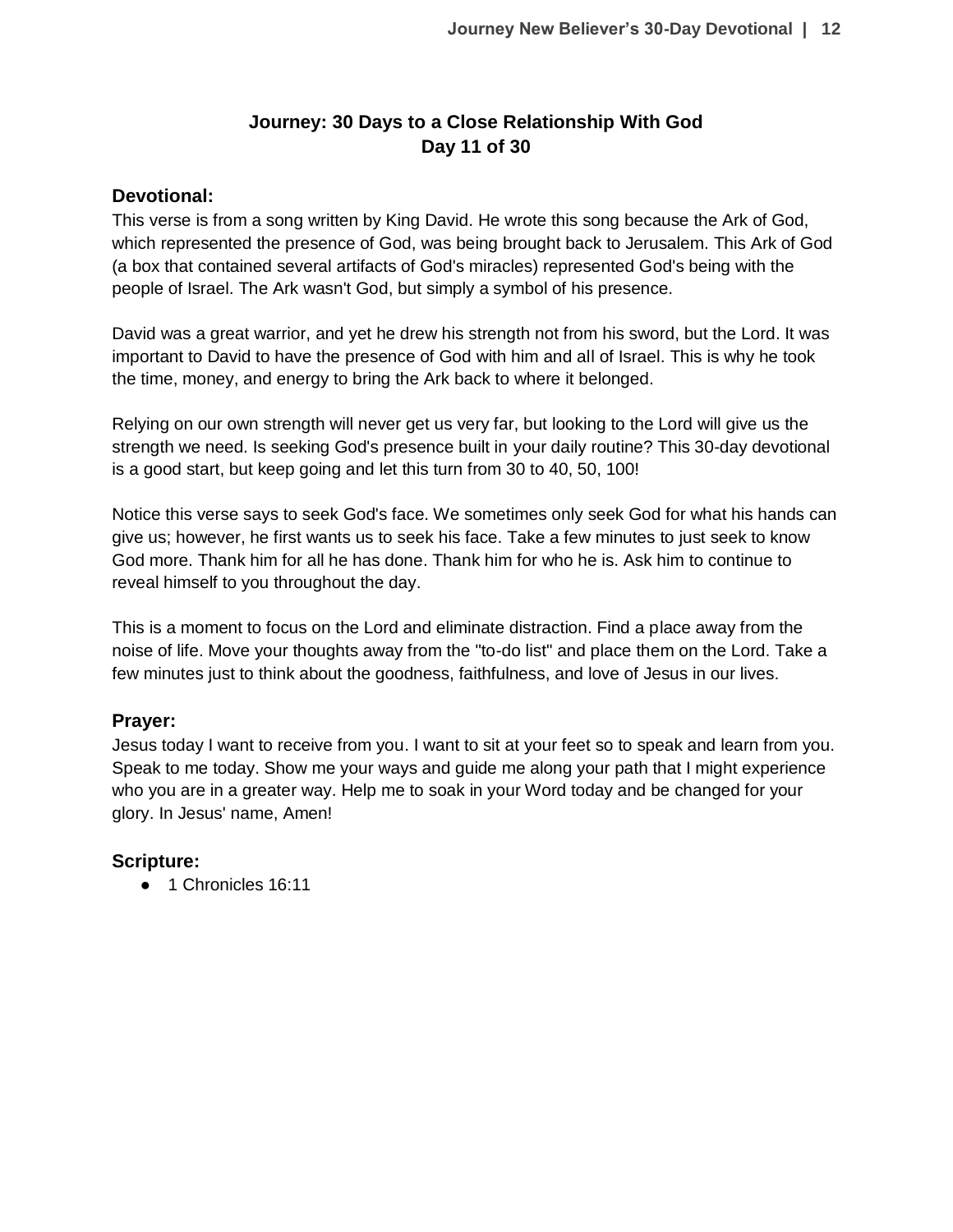# **Journey: 30 Days to a Close Relationship With God Day 12 of 30**

### **Devotional:**

The world can be a very dark place. There are so many opinions and so-called truths, but Psalm 119:105 tells us that God's Word is like a flashlight (or lamp if you lived back then). It is a tool and helps people find their way when their mind, wisdom, and strength aren't enough to navigate life's journey.

What is guiding you along the path of life? How hard would it be to walk a path in the middle of the night without any lights? It would be really difficult, right? Yet, we can go through life without God's Word lighting the way.

God offers us truth to help us know the way. He offers truth for our families, our marriages, our work, our church, our morals, our calling, and more! It's all there; we just have to hear God's Word by reading it!

It's time to clear the mind and focus on Jesus. The texts can wait. The calls and emails don't need to be responded to right now. It's time for you and Jesus to meet. Push all the distractions aside and set all your thoughts on Jesus. At first, it's hard, but work at it, and it becomes easier.

Turn to Psalm 119 and begin to pray the Psalm. It has 176 verses in the whole chapter, so if you don't get through all of it, that's okay. Just ask God to help you apply the verses to your own life. Oh, and when it says, "law" it just means God's Word or what God wants us to do.

### **Prayer:**

Jesus, today is all about you! I want my life to reflect your goodness and love to those around me, so right now prepare my heart and mind to hear from you. Give me the spiritual eyes and ears to learn from you. Thank you in advance for what you're going to show me! In Jesus' name Amen!

### **Scripture:**

● Psalm 119

**Memory Verse:** *Your word is a lamp for my feet, a light on my path.* (Psalm 119:105)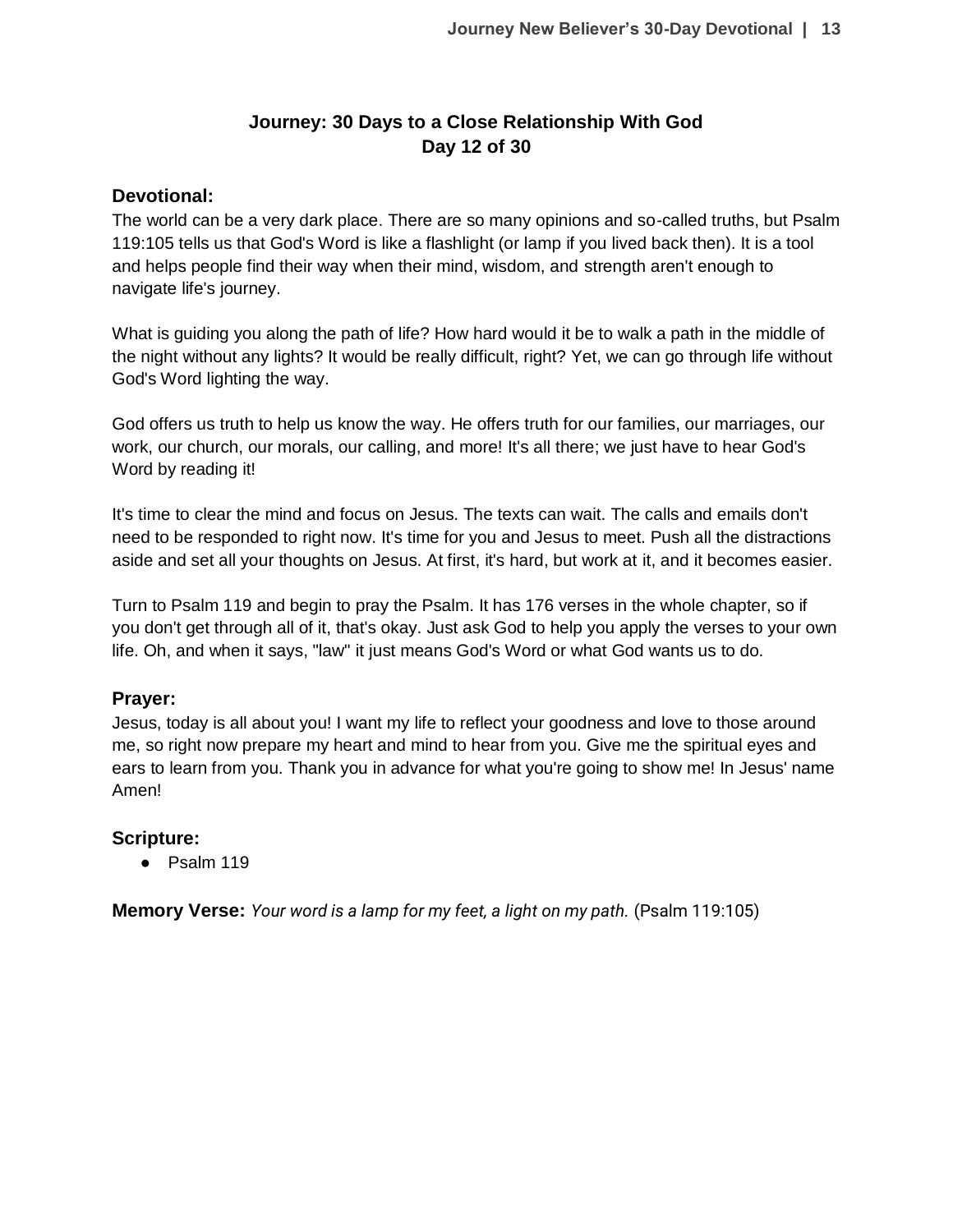# **Journey: 30 Days to a Close Relationship With God Day 13 of 30**

### **Devotional:**

Hope is a powerful concept. It can transform our perspective on the grimmest of circumstances. If we have hope, there's energy for today to face the challenges ahead; however, when you have no hope, it's like all of the life is sucked right out of you.

The Apostle Paul is writing to the church in Ephesus and wants them to know the hope we have in Jesus. He is speaking to Christians, which tells us you can know the Lord and not fully know the hope to which he has called you!

The hope he speaks of is that last clause of this verse, "the riches of his glorious inheritance in his holy people." It's the day when we receive the inheritance of heaven, our final destination. It's this hope that gives us the strength to face today's challenges.

How is the hope of heaven, the inheritance that Jesus will give us one day, giving you strength? Is it influencing your decisions? Is it impacting how you treat others, or how you spend your time and money? This hope should change everything about our lives for the good!

Ask God to help you see the power of this hope. Ask him to help you to think often of the hope of heaven. Ask him to fill your heart with real anticipation for this inheritance that Jesus has promised all of us who have trusted in him. Then pray this verse for two other people you know.

Prayer: God my heart's desire is first to meet with you before I do anything else today. My passion and focus are on you today. My focus will be to walk with you every step of the way. Help me to listen to the voice of the Holy Spirit and fill my heart with anticipation of the inheritance you promise your children. Put the hope of heaven in my thoughts today. Lead me and use me for your honor! In Jesus' name, amen!

### **Scripture:**

● Ephesians 1:18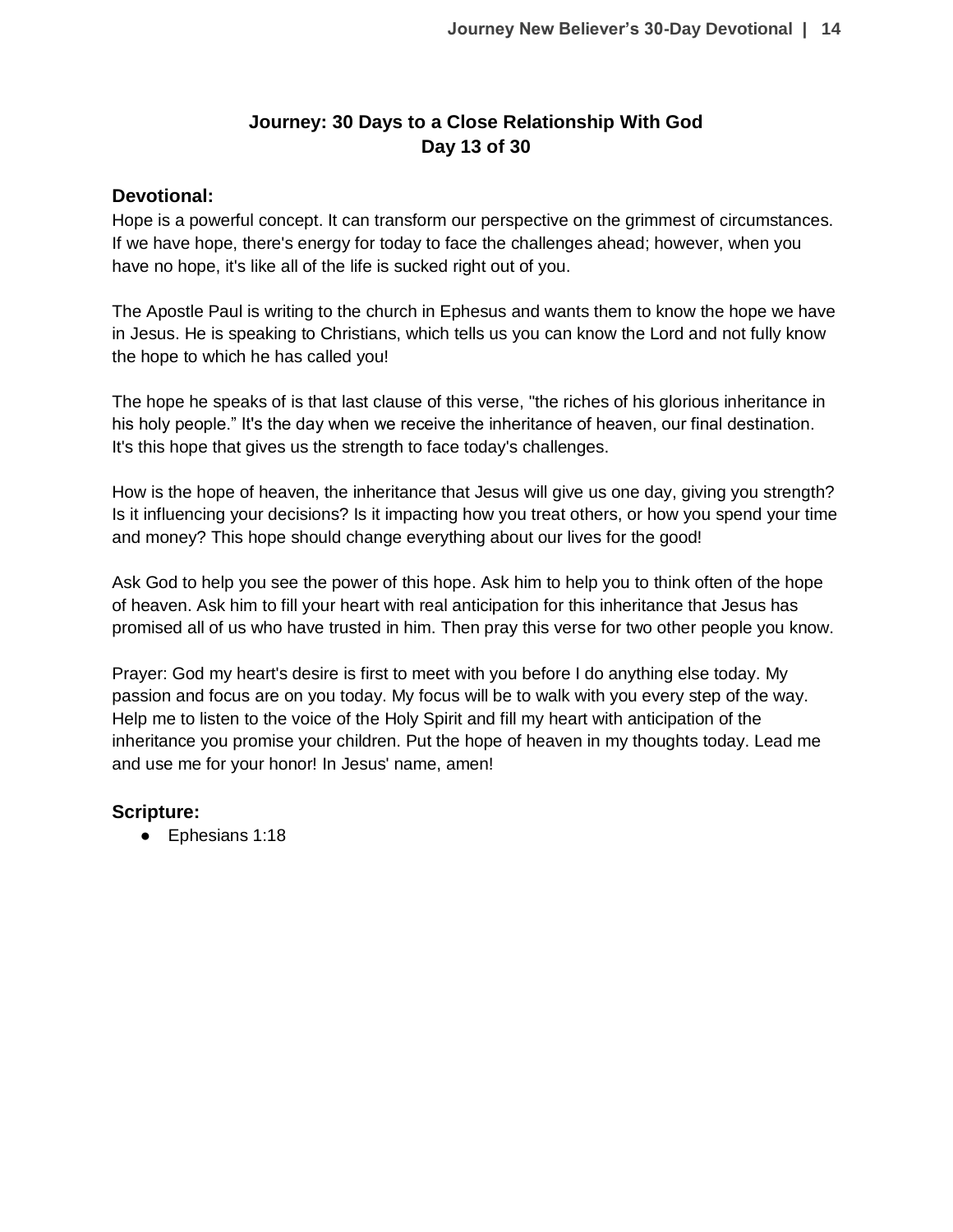# **Journey: 30 Days to a Close Relationship With God Day 14 of 30**

### **Devotional:**

The author of this Psalm, David, is looking forward to a place to connect with God. This idea of the house of the Lord is simply a place to meet with God. It's to go where God can be found and worship and learn from him. It's David's desire for the Lord that leads to the emotion of his excitement.

Does going to church give you joy? For you is it something to look forward to or not? David was filled with joy because he knew the house of the Lord would be where he could find God.

The church is the same. While it's true that as Christians we have the Holy Spirit living in us, it's also true that there is something special about connecting with God in a community of other believers. Are you excited to go to church today? Who could you invite to church?

If possible, find a space outside, maybe a walking trail or back deck. Put yourself in God's creation. Let your focus turn to the beauty and incredible design of how God put the world together.

Then, take a few minutes to pray for your time at church this week. Pray that God speaks to you when you attend. Pray that you can connect with God unhindered. Also, pray for those serving at the church. Pray for the kids' workers, the hospitality team, the worship and production teams. Pray for people to come to know Jesus!

### **Prayer:**

Lord, I thank you for creating this amazing world. Thank you for giving attention to every detail. Thank you also for creating me. You created me with value, purpose, and meaning. Thank you for helping me to connect with you today!

### **Scripture:**

● Psalm 122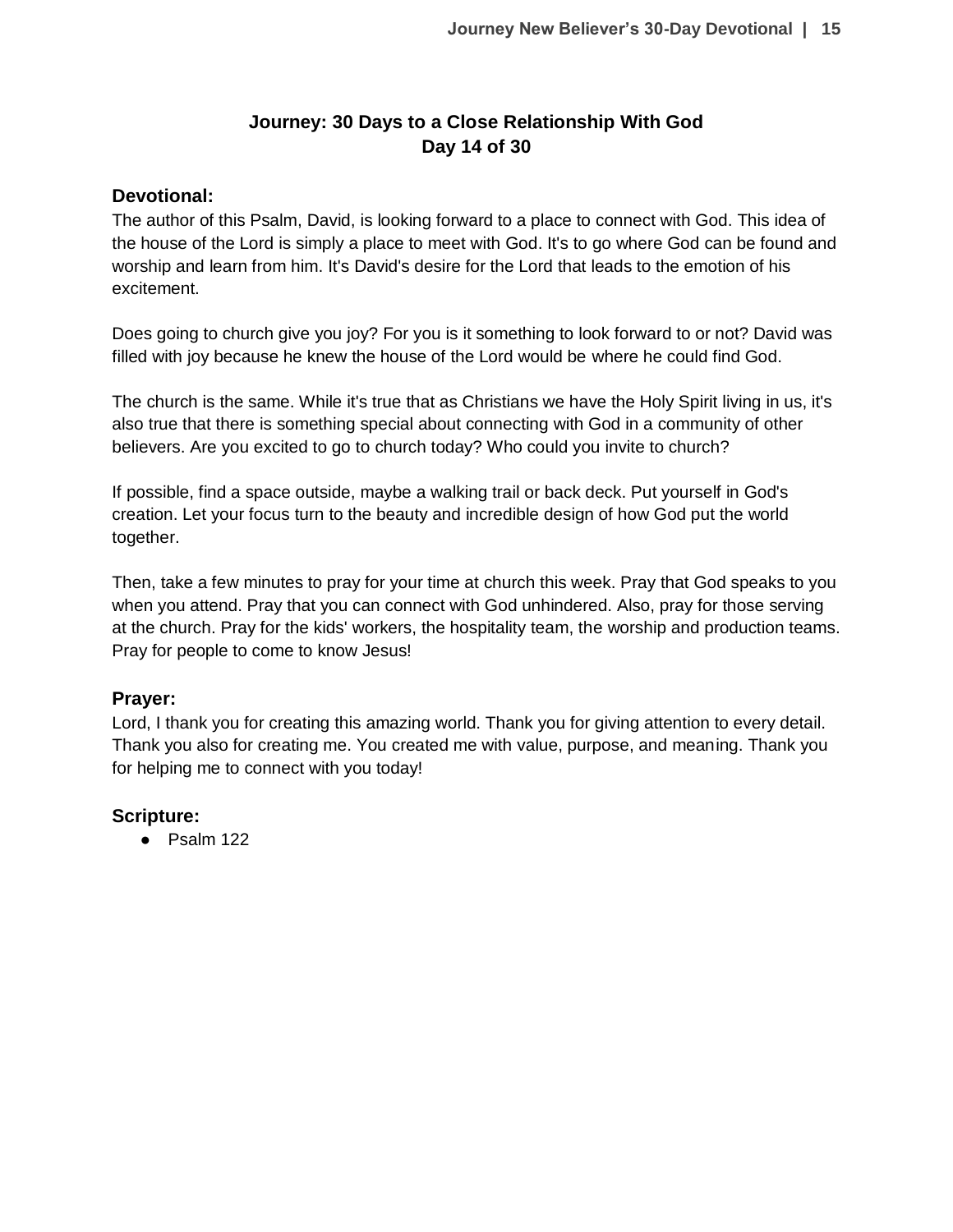# **Journey: 30 Days to a Close Relationship With God Day 15 of 30**

### **Devotional:**

God is speaking to Joshua in today's passage. Joshua became the new leader of God's people after Moses died. This is no small task on Joshua's shoulders. He must not only lead the people into the Promised Land, but he must also lead the Israelite army into battle.

If you read all of chapter 1 you'll notice God tells Joshua not to be afraid. God said that because Joshua had never led the people of God without Moses and he knew Joshua's concern. He never conquered the promised land. He never tried to establish a nation. God knew exactly what Joshua needed to discover the leader within him and overcome FEAR, so God spoke three WORDS of encouragement over him.

It would be God's words that would give Joshua the courage and strength he needed on a daily basis to lead the people of Israel.

How are God's words impacting you even in this 30-day journey? We are halfway through - how has the Word of God influenced the way you think? How has it impacted your confidence level? For Joshua, it would be the difference between success and failure. It has that power over us as well.

Imagine taking all your concerns, tasks, deadlines, fears and putting them into a mental box. Close the box and lock it. You'll unlock it later, but for now, it's time to focus on the Lord. Take 5 deep breaths in and then out.

### **Prayer:**

Lord my attention is on you. All my concerns are locked away in a box. Right now nothing is going to get my time but you. All I want is you, so today lead me in your truth. Guide me down your path, and teach me your ways. Thank you for what you're going to do. Amen.

# **Scripture:**

- Joshua 1:8
- $\bullet$  Isaiah 40:29
- $\bullet$  Isaiah 41:10
- James 1:5
- $\bullet$  1 John 1:9
- Deuteronomy 31:8
- Jeremiah 29:11
- Philippians 4:19
- Romans 8:28
- $\bullet$  Romans 10:9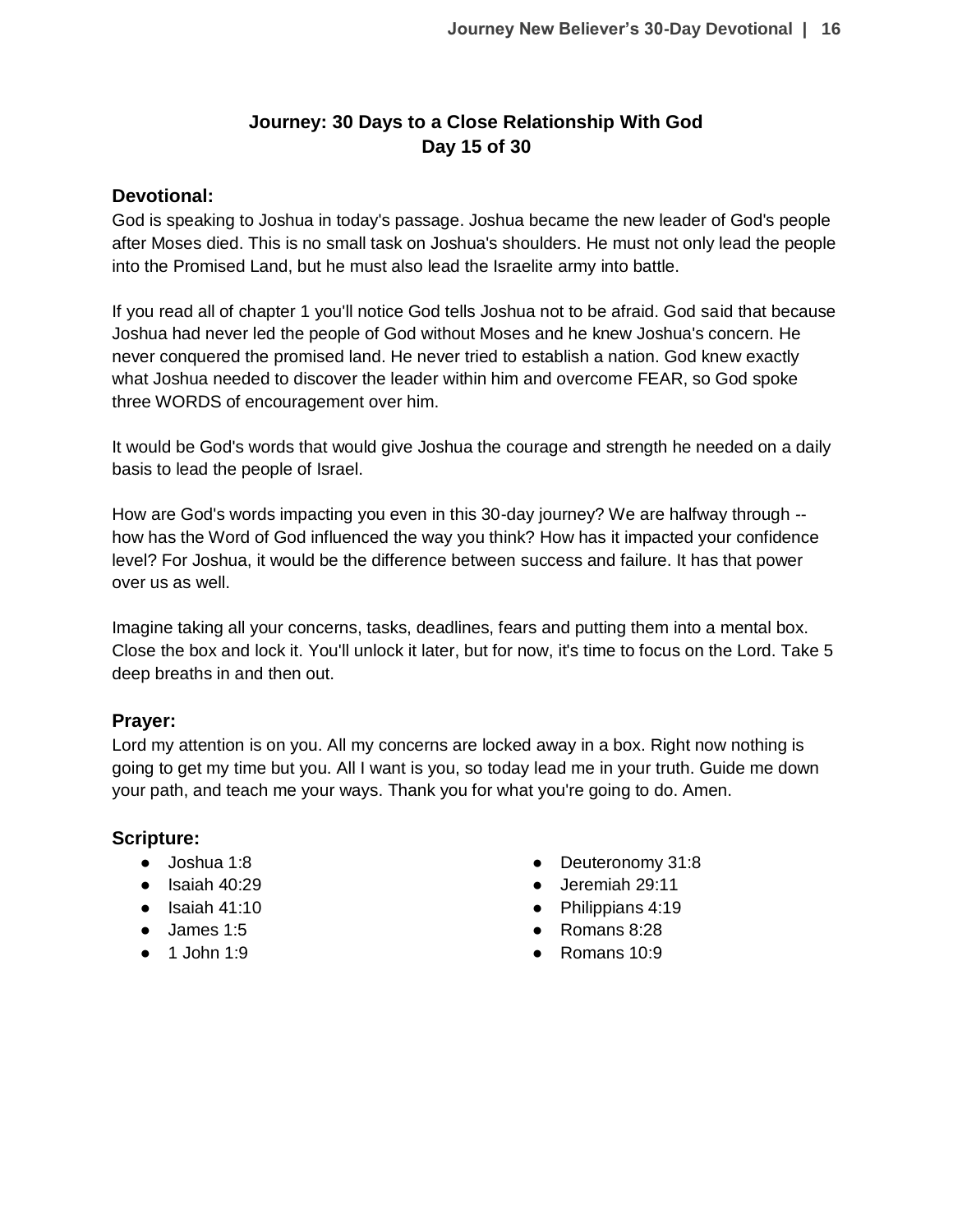# **Journey: 30 Days to a Close Relationship With God Day 16 of 30**

### **Devotional:**

You might be familiar with Psalm 23 because of the famous line, "though I walk through the valley of the shadow of death, I will fear no evil for you are with me." While this line might be the most familiar, the entire psalm is filled with an expression of God's great love.

This final verse of Psalm 23 personifies goodness and love as something that follows David the author. Usually, we are the ones chasing goodness and love for ourselves, but here you have goodness and love doing the chasing! This is a beautiful picture of God's goodness and love in pursuit of us.

Then David caps off the psalm with a declaration that he will be in the house of the Lord forever. David's response to all of God's favor is to be close to God.

Did you know God's goodness and love are chasing you down? Sometimes we can run from it though! Have you stopped and let God's goodness and love catch up to you? Maybe you're busy with this or that and you've outrun some of God's favor. Today take some time to meditate on God's goodness and love in your life, and you'll probably find even more catching up to you.

Today might be a busy day with lots to do, but remember to take time to sharpen the ax so to speak. If you'll quiet your heart and use this 30 minutes well, you'll slice through this day much better than if you didn't take time with God.

Make a list of how God has been good to you in the last 30 days. Think of your family, your health, your career, your emotions, your finances. How has God been good to you in those areas and others? Then pray over those items. Thank the Lord and if some still need a breakthrough, then pray that God helps you.

### **Prayer:**

Lord, help me to set aside all the things that need to be done today. Help me focus on your truths and open my heart to what you might say to me. Put my thoughts on you without distraction. Thank you, Lord. In Jesus' name, Amen.

### **Scripture:**

● Psalm 23:6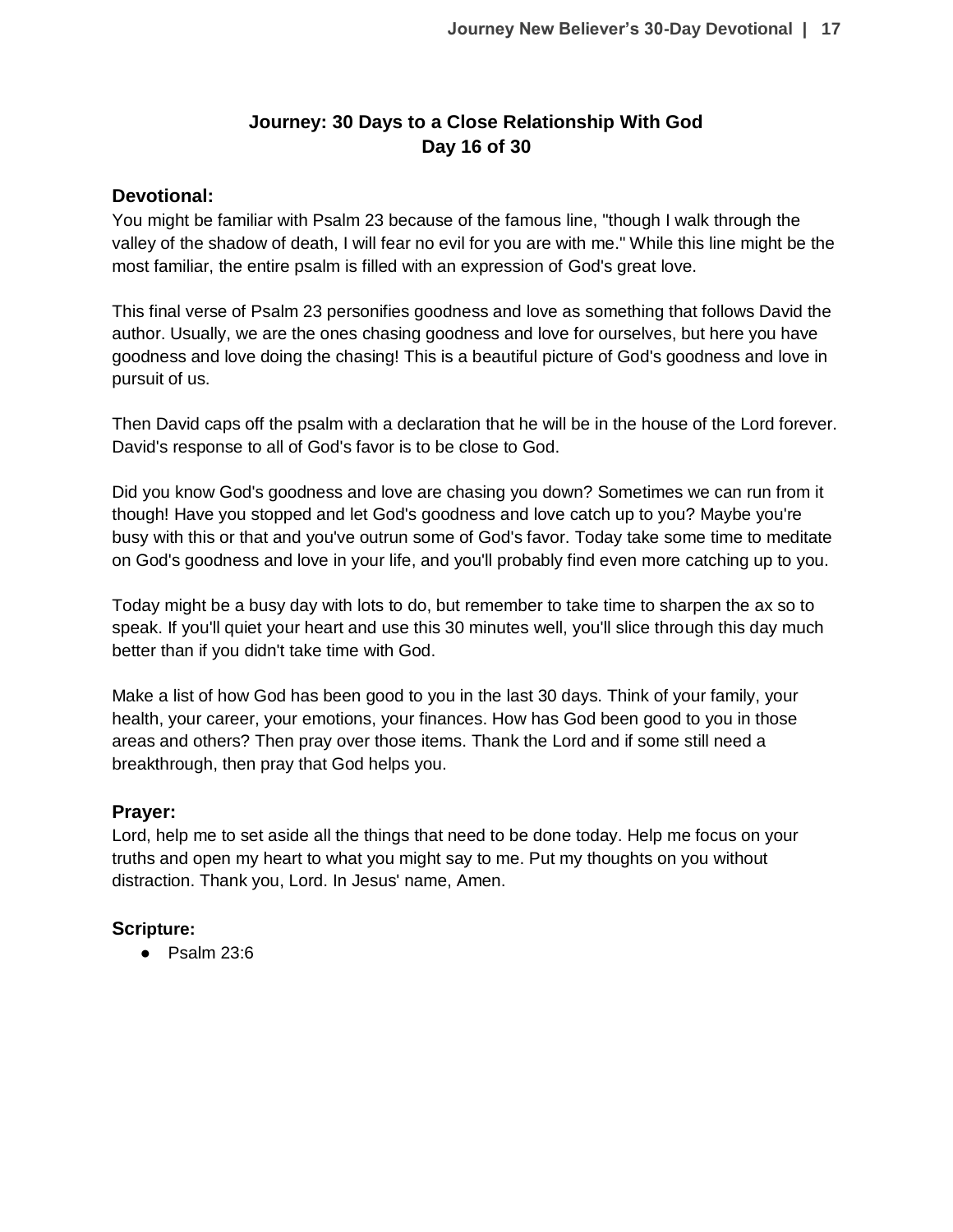# **Journey: 30 Days to a Close Relationship With God Day 17 of 30**

### **Devotional:**

Jesus is clarifying the Old Testament law. Some were interpreting it to mean that you could love those close to you, but it was okay to hate your enemy. Jesus is saying yes, we should love our neighbor, but we should also love those who don't love us. He goes as far as to say we should love even our enemies and those who persecute us.

At the root of this is the fact that this is a demonstration of God's love. God loves those who hate him and persecute him, so God's people should reflect that kind of love.

Hopefully, you don't have too many enemies, but maybe you know people you don't agree with. Jesus says to love them. This is the highest, most noble act you can do for someone else. Not only that, instead of attacking those who persecute you, you are to pray for them. Why? Because this is how God has treated us. When we were enemies of God, he loved us. When we refused his love, he intercedes for us. Who needs love from you today?

Think of a few people that you might not get along with or have even hurt you. What do they need? How could you pray for them? Be specific and genuinely pray for them.

Take some time to be in complete silence. Quiet your mind from all the noise of your day. Place all your energy into listening and preparing your heart for what God might speak to you.

#### **Prayer:**

Lord, you are welcome here with me. I invite you to come and speak to my heart. You know everything about me, and yet you still love me. Thank you for your acceptance and freedom to be with you. In Jesus' name, Amen.

### **Scripture:**

● Matthew 5:44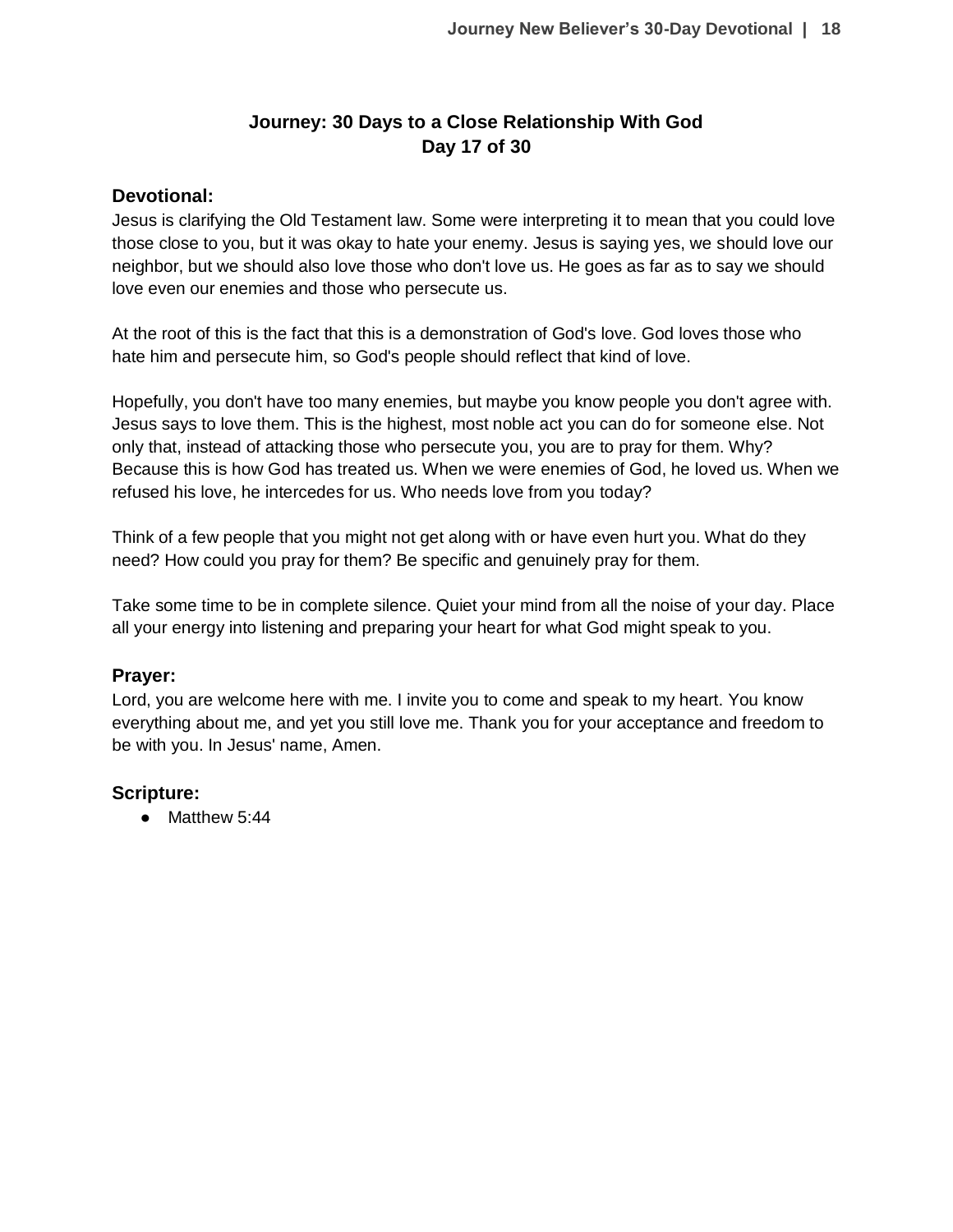# **Journey: 30 Days to a Close Relationship With God Day 18 of 30**

### **Devotional:**

Going without food is hard! Ever fasted for a day or two? It's really, really hard. In today's reading, Jesus had gone 40 days without eating. Can you believe that? Forty days! Most of us get hungry every four hours!

Satan is tempting him to eat food, but Jesus responds with the Word of God. Jesus is saying there's more to us than the physical. He's saying that if someone wants to survive, they have to do more than put food in their mouth. They need to eat spiritual food for their spirit person.

He's also saying that spiritual food comes from God. Jesus is demonstrating that if we want to be at our best, we have to feed our spiritual person not just our physical body.

How is your spiritual person doing? Do you have spiritual fatigue? Do you find it hard to hear from God or to be motivated to pray or read the Bible? Sometimes it just takes diving in to jumpstart your spiritual life. Get some extra spiritual calories today by reading a little more and praying a little longer.

Take time to pray about your spiritual health. Use this list as a guide:

- Spiritual discernment (hearing God's voice)
- Spiritual purity (holiness)
- Spiritual worship (gratitude)
- Spiritual service (loving others)
- Spiritual passion (zeal for God)
- Spiritual faith (trust in God)

Take the next few minutes to think about God in eternity. Think of what heaven would be like. The Bible describes it as a place where angels worship him both day and night. It's a place of complete perfection. Shut out the challenges and trials of this earth and put your complete attention on Jesus.

### **Prayer:**

Lord, show me your heart today. Help me understand your ways and uncover anything that needs to change in me. Help me to love others the way you love them. Use me today as your instrument in the world. In Jesus' name, amen.

### **Scripture:**

● Matthew 4:4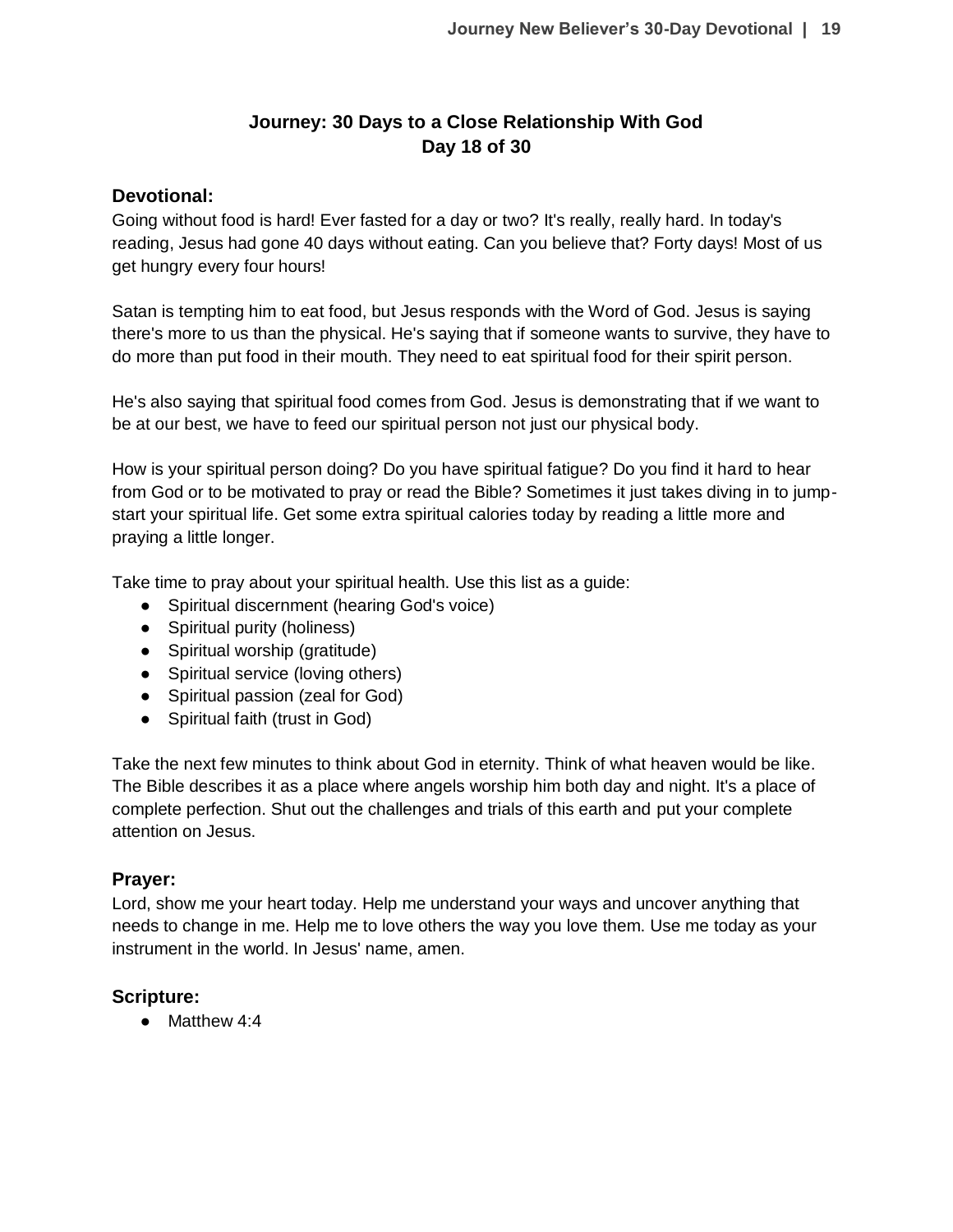# **Journey: 30 Days to a Close Relationship With God Day 19 of 30**

### **Devotional:**

This is one of the most powerful verses in the Bible! There's no condemnation for those who know Jesus. Right before this verse, the apostle Paul talks about the struggle that we have with sin. We can be at war sometimes with our sinful nature, but this verse empties the power of sin.

Paul has purposefully placed these words right after the acknowledgment of the struggle with sin. It's to give us hope. It's to help us know we're free. It's to point out the truth that sin doesn't have power anymore!

But here's the question, do you live like that? Do you still live condemned even though you are free? Knowing our sins are forgiven and the debt is paid, we can let hope, gratitude, and faith drive us to stop sinning. It's with this understanding of what Jesus has done for us that we are armed with all we need to overcome sin.

What are your struggles? Is it anger, fear, lust, greed, gossip, jealousy, envy? Whatever your challenge is, take a few minutes and pray for God's help. Ask God to show you that you are not condemned for your sin, but you're free and forgiven.

It's time to refocus. It doesn't matter if it's the morning, evening or your lunch break, take a few minutes to think about the Lord. Bring to mind how he's been faithful to you. Think of his power and love for you.

**Prayer:** Lord, I recognize that today is a gift from you. Help me to steward this gift and use it to bring you honor. I want to bring a smile to your face. Let me see how you're working and be a part of it.

### **Scripture:**

● Romans 8:1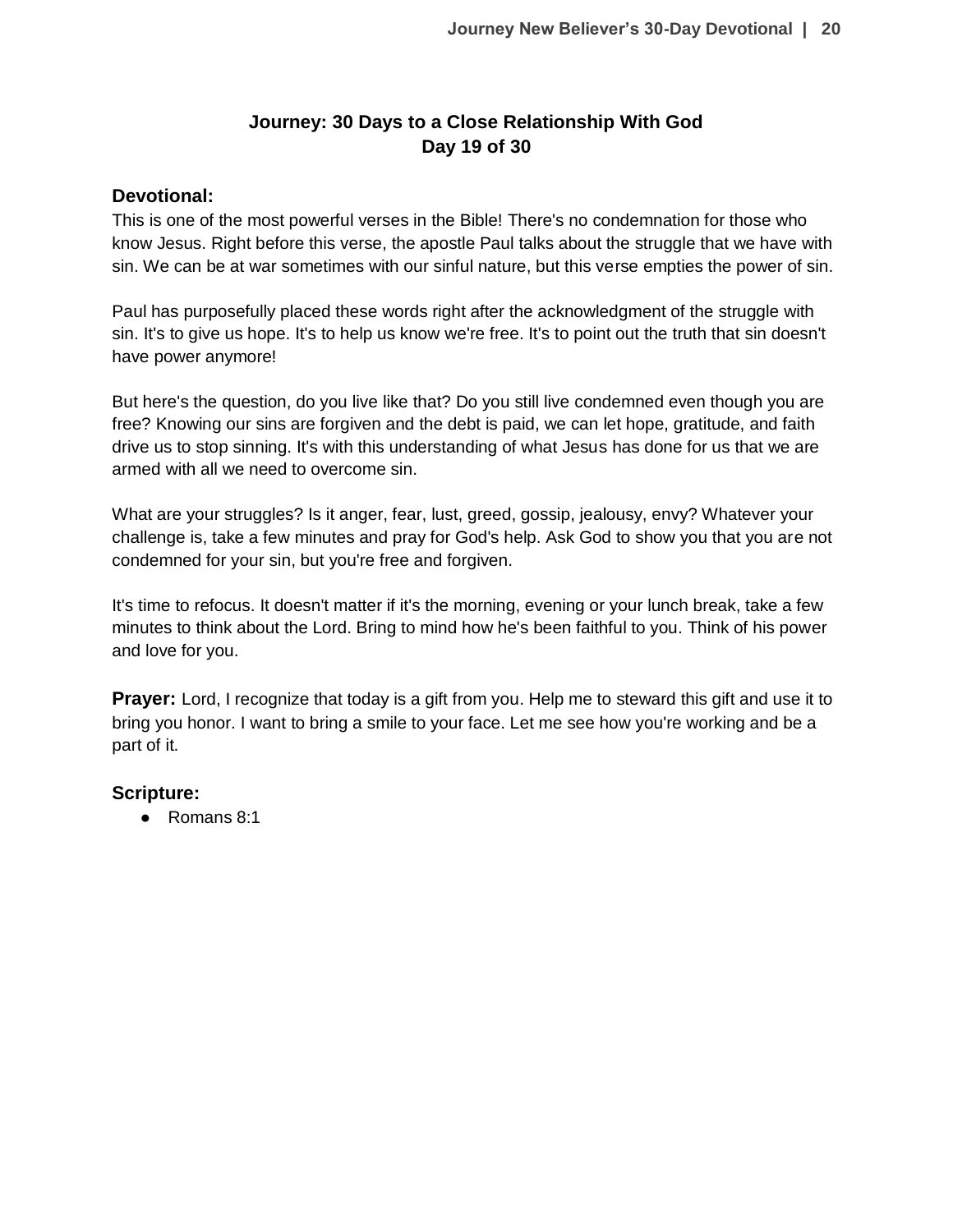# J**ourney: 30 Days to a Close Relationship With God Day 20 of 30**

### **Devotional:**

Today's verse is a bit sobering but also motivating. God has standards, but not to be a killjoy or because he doesn't want you to have fun. God has standards because he loves you, and he loves others. When we go against God's truth, we either hurt ourselves, others, or both.

Jesus said all of God's law could be summed up in two commands: Love the Lord your God with all your heart, all your soul, and all your mind. And, love your neighbor as yourself. This is where God wants us to focus and his warning is clear that this will be the standard he wants us to live by.

How are you loving others? Not according to someone else's standard but God's standard. Are you loving your wife like Christ loves the church if you're a husband? Are you obeying your parents if you're a student? Are you honoring your employer? How can you show love to others today and fulfill God's standard of love?

Take a few minutes and think of ways that Jesus loved others. Then pray about how you can do those same things for those around you.

It is time to leave everyone and everything behind and look to the Lord. This is best done in a space by yourself in a room or outside on a deck. Close your eyes and let your thoughts clear. Bring to mind how God has worked in your life.

# **Prayer:**

Lord, I thank you that you are good and you do good. There is no one like you in all creation. Open my mind and heart to your Word and help me understand your ways. Thank you Father for what you will do today. In Jesus' name, amen.

# **Scripture:**

- Hebrews 4:12
- Matthew 22:37-39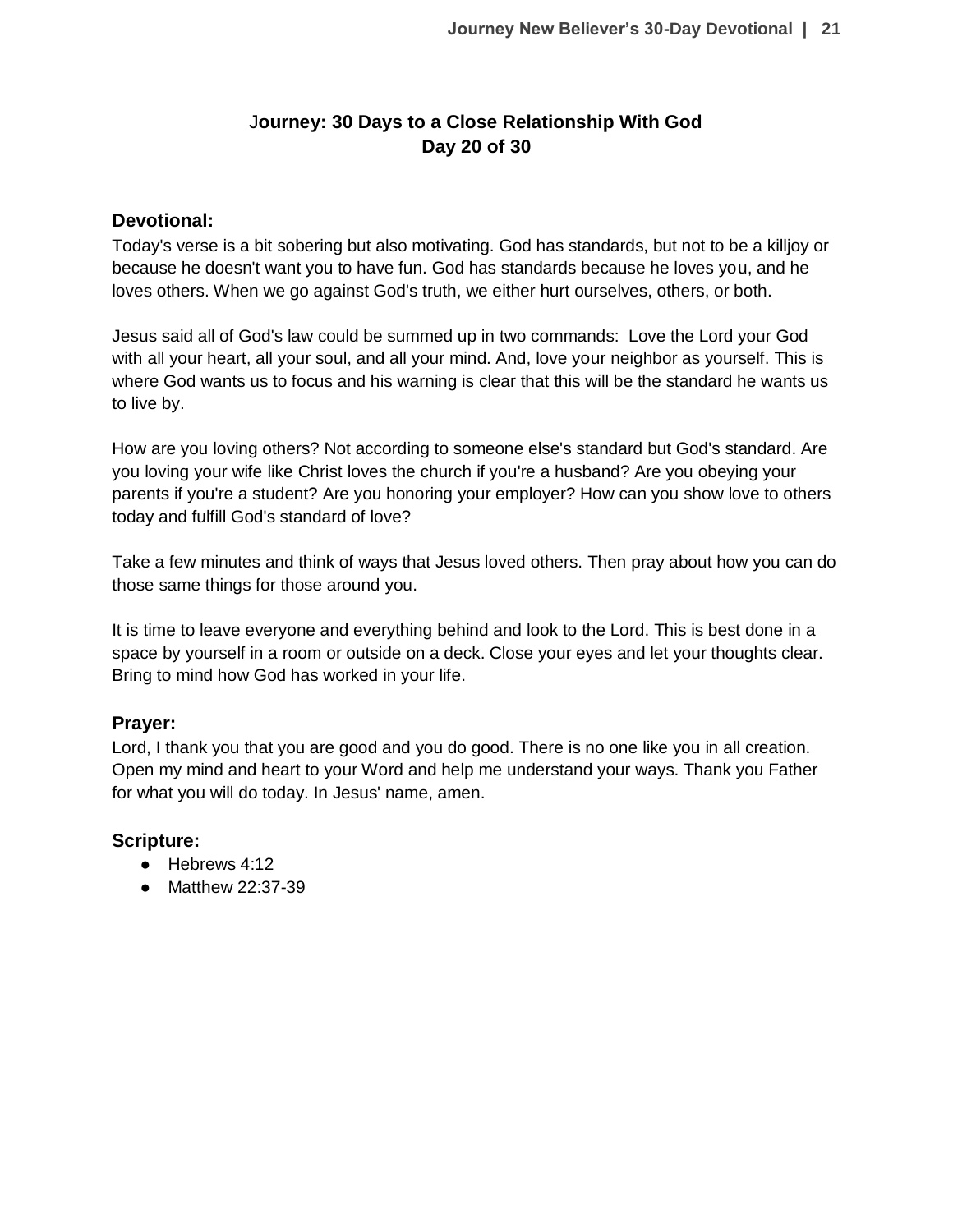# **Journey: 30 Days to a Close Relationship With God Day 21 of 30**

### **Devotional:**

There are three commands in today's reading. Notice that it starts with the word "Be." It's a command to be like or do what follows.

First, the Bible is saying to be joyful in hope. It's important to note that joy is coming from hope and not from other temporary things like money, pleasure, or fame. It is hope that should make us happy.

The second thing we should be is patient in affliction. Notice again that it doesn't say patient when everything is going great but in affliction. One of the characteristics of true faith is the ability to keep calm in the middle of opposition.

Then finally, we should be faithful in prayer, meaning we should be continually praying. Prayer is simply an expression of dependence on the Lord. This should mark the life of every Christian.

These three commands could each almost be their sermons. But let's again take each and apply them.

The first: we should be happy because we have hope. Jesus came and gave us hope. Yes, things can get bad on this earth, but Jesus gives us hope today and then for tomorrow and eternity. Is this how you view life?

The second: be patient when life is bad. We often can't help what happens to us, but we can help how we respond to it. This is an opportunity to demonstrate the same patience Jesus showed us on the cross. He patiently endured the punishment of the cross for us. When things don't go your way how do you respond?

Finally: are you faithful in prayer? One of the biggest challenges can be to have a consistent prayer time. Hopefully, you've been on track with your daily prayers during this devotional so far! Keep with it and faithfully pray for those who need it.

Divide up these three categories and pray that God would help you in each area. Then take five minutes to pray for those who are needing to be strengthened in these areas.

This is a moment to focus on the Lord and eliminate distraction. It involves finding a place away from the noise of life. It means moving our thoughts away from the "to-do list" and placing them on the Lord. It means taking five minutes just to think about the goodness, faithfulness, and love of Jesus in our lives.

# **Prayer:**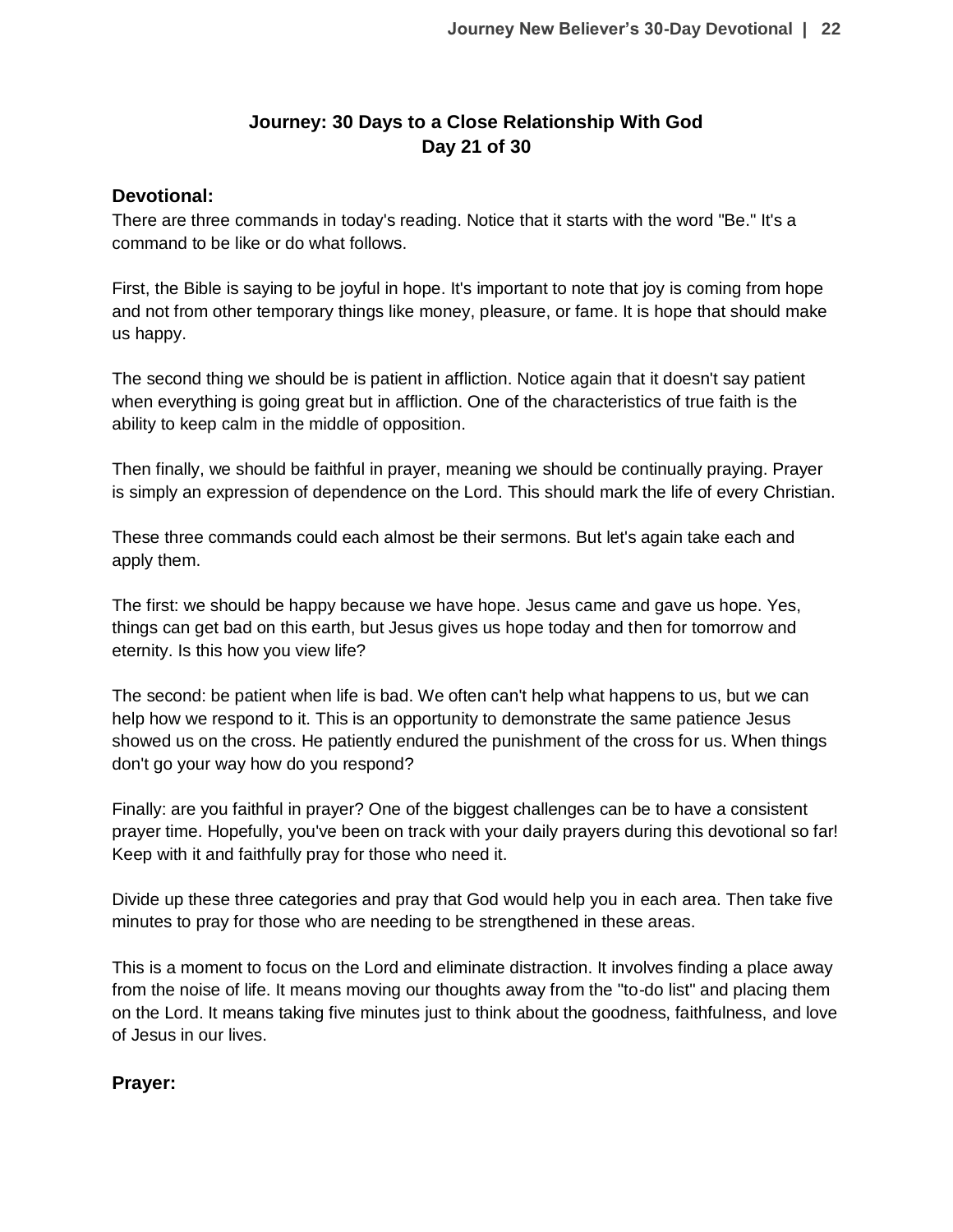Jesus today I want to receive from you. I want to sit at your feet so to speak and learn from you. Speak to me today. Show me your ways and guide me along your path that I might experience who you are in a greater way. Help me to soak in your Word today and be changed for your glory. In Jesus' name, Amen!

# **Scripture:**

● Romans 12:12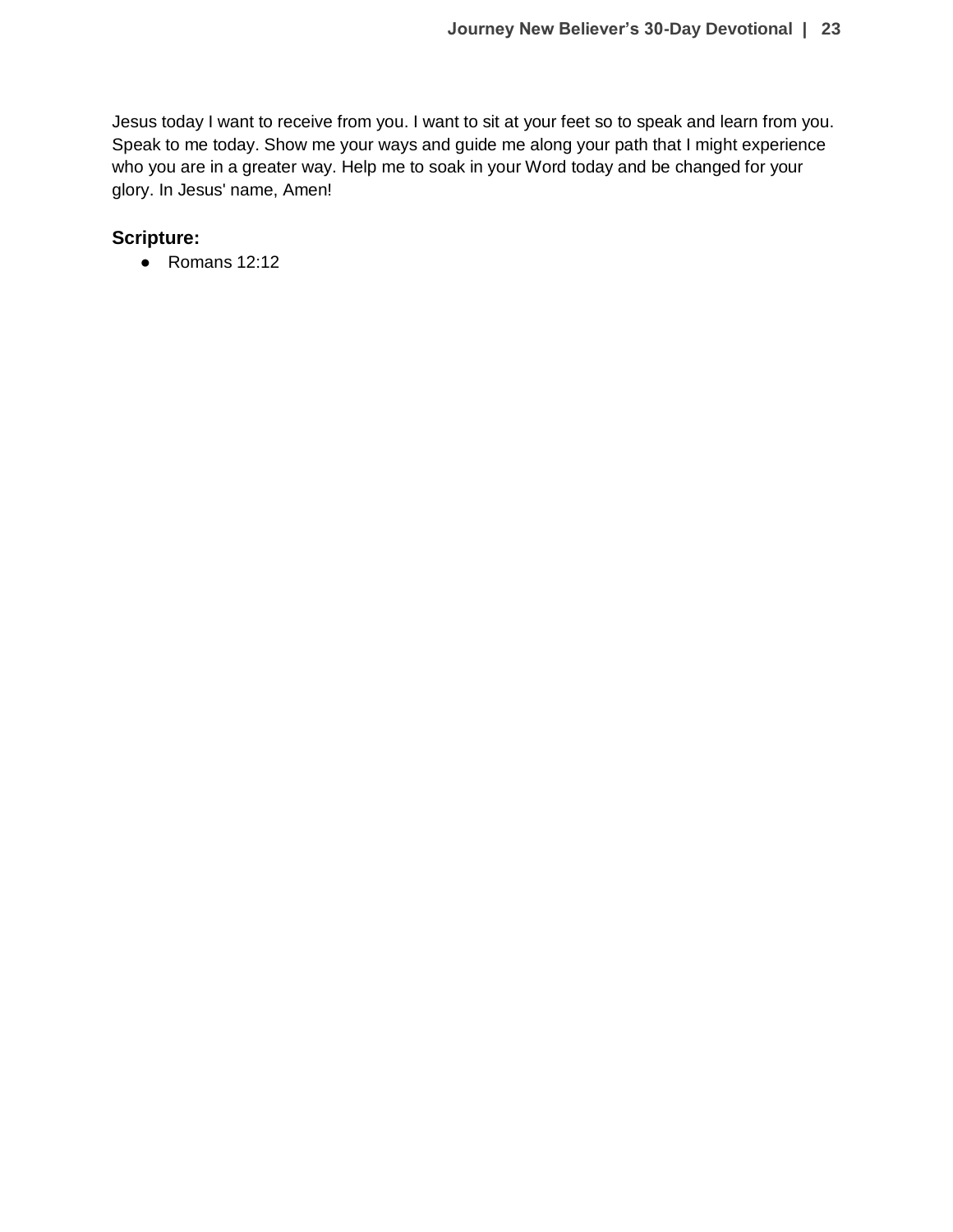# **Journey: 30 Days to a Close Relationship With God Day 22 of 30**

### **Devotional:**

There are three illustrations in today's reading that teach us a spiritual lesson. These are written from the Apostle Paul to Timothy, his young apprentice. Paul is teaching Timothy some spiritual leadership lessons that can help us too.

The first is about a soldier not getting sidetracked from the mission. The second is about being a person of integrity; one who is trustworthy. Finally the third is about plain hard work; Paul is showing Timothy there's no way around giving your all to this mission for God.

The first lesson is all about staying focused on what God has called you to do. Is it to be a mom, a teacher, a pastor, a leader, all of those? There are lots of good things in life, but when good things take us away from the best things, they are no longer good.

The second lesson is about being a person of integrity. We all know of people who cut corners to get ahead, and sometimes they succeed. There's one problem with that when you're a Christian -- God is watching. If we want to honor the Lord and receive his blessing, we have to be honest, kind, trustworthy, keep our word, and do the right thing. This isn't about perfection, but an honest effort to get things right and to make things right when we don't. When we do this, God blesses us.

Finally, God is honored when we work hard. Though he can do it all himself, he has left some of the work for us to do. This is our opportunity not to earn salvation, but to say thank you for God's faithfulness to us!

Divide up these three categories -- focus, integrity, and hard work -- and pray that God would help you in each area. Then take five minutes to pray for those who need to be strengthened in these areas as well.

It's time to clear the mind and focus on Jesus. The texts can wait. The calls and emails don't need to be responded to right now. It's time for you and Jesus to meet. Push all the distractions aside and set all your thoughts on Jesus. At first, it's hard, but work at it, it'll get easier.

**Prayer:** Jesus today is all about you! I want my life to reflect your goodness and love to those around me, so right now prepare my heart and mind to hear from you. Give me the spiritual eyes and ears to learn from you. Thank you in advance for what you're going to show me! In Jesus' name Amen!

# **Scripture:**

 $\bullet$  2 Timothy 2:4-6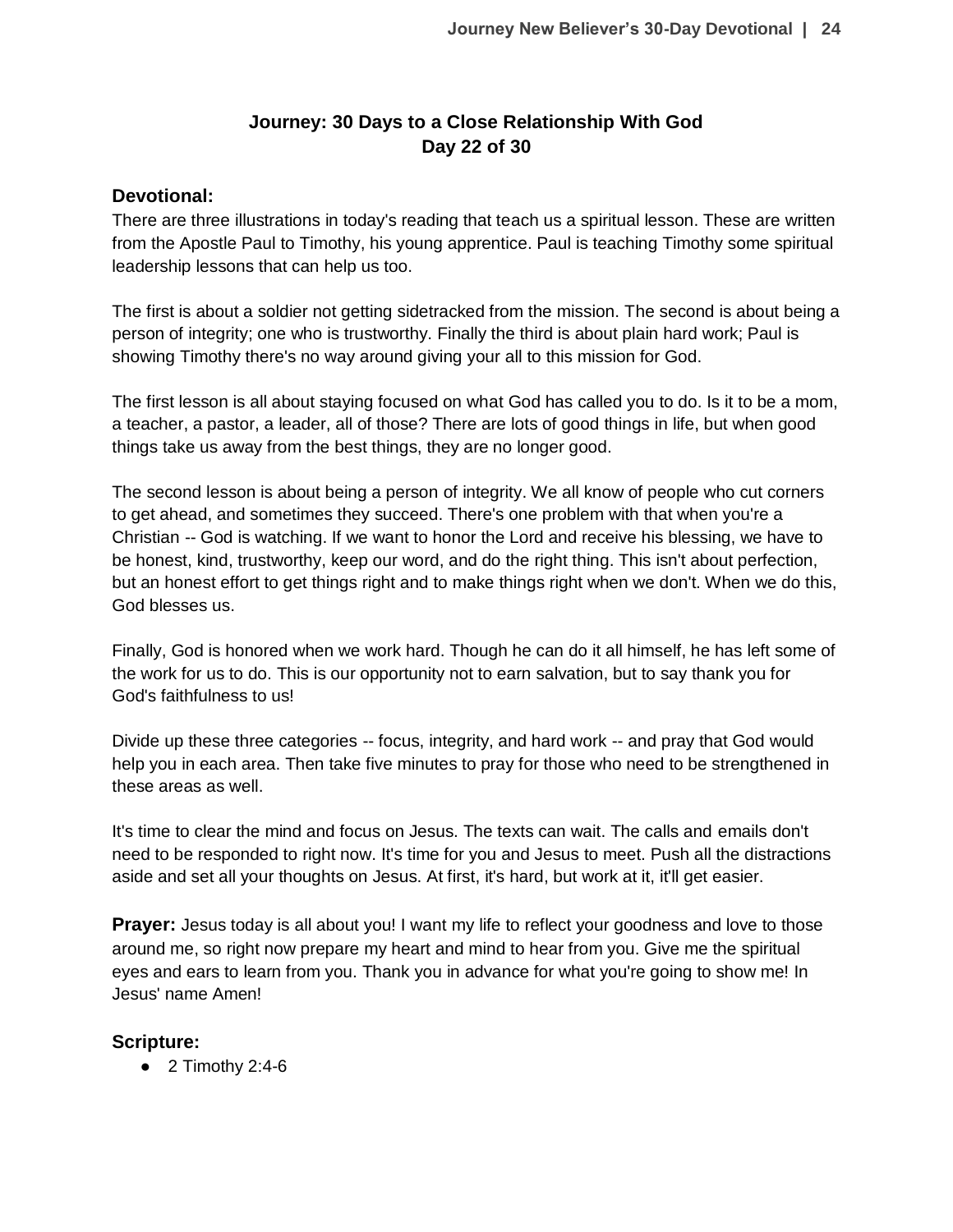# **Journey: 30 Days to a Close Relationship With God Day 23 of 30**

### **Devotional:**

In today's passage, Paul is appealing to his audience to understand why they have been given freedom in Christ. It's not to sin, but to not bear the burden of a bunch of religious rules.

The Galatians, to whom Paul is writing, were being told they needed to follow the Jewish law in addition to faith in Jesus to be saved. Paul refutes these teachers' errors in this letter of Galatians.

Paul is summing up that Jesus did away with all the do's and don'ts that have nothing to do with truly being holy. However, he points out that there is still sin and we should still avoid those actions.

Freedom is amazing! Who doesn't love freedom! But with freedom comes responsibility and the Apostle Paul is simply appealing to his audience to use the freedom for good, not evil. Remember that freedom is no replacement for love. Freedom is only part of the Gospel. Love is another part. This is why Paul says, to "use your freedom to serve one another in love."

How are you using your freedom to care for and serve others? What could you do today to help another see God's love shine through you?

Take five minutes to just listen to God. Quiet your heart and ask him to reveal someone to you that you could serve today. Then pray about that situation.

### **Prayer:**

God, my heart's desire is first to meet with you before I do anything else today. My passion and focus are on you today. My focus will be to walk with you every step of the way. Help me to listen to the voice of the Holy Spirit. Lead me and use me for your honor! In Jesus' name, amen!

# **Scripture:**

● Galatians 5:13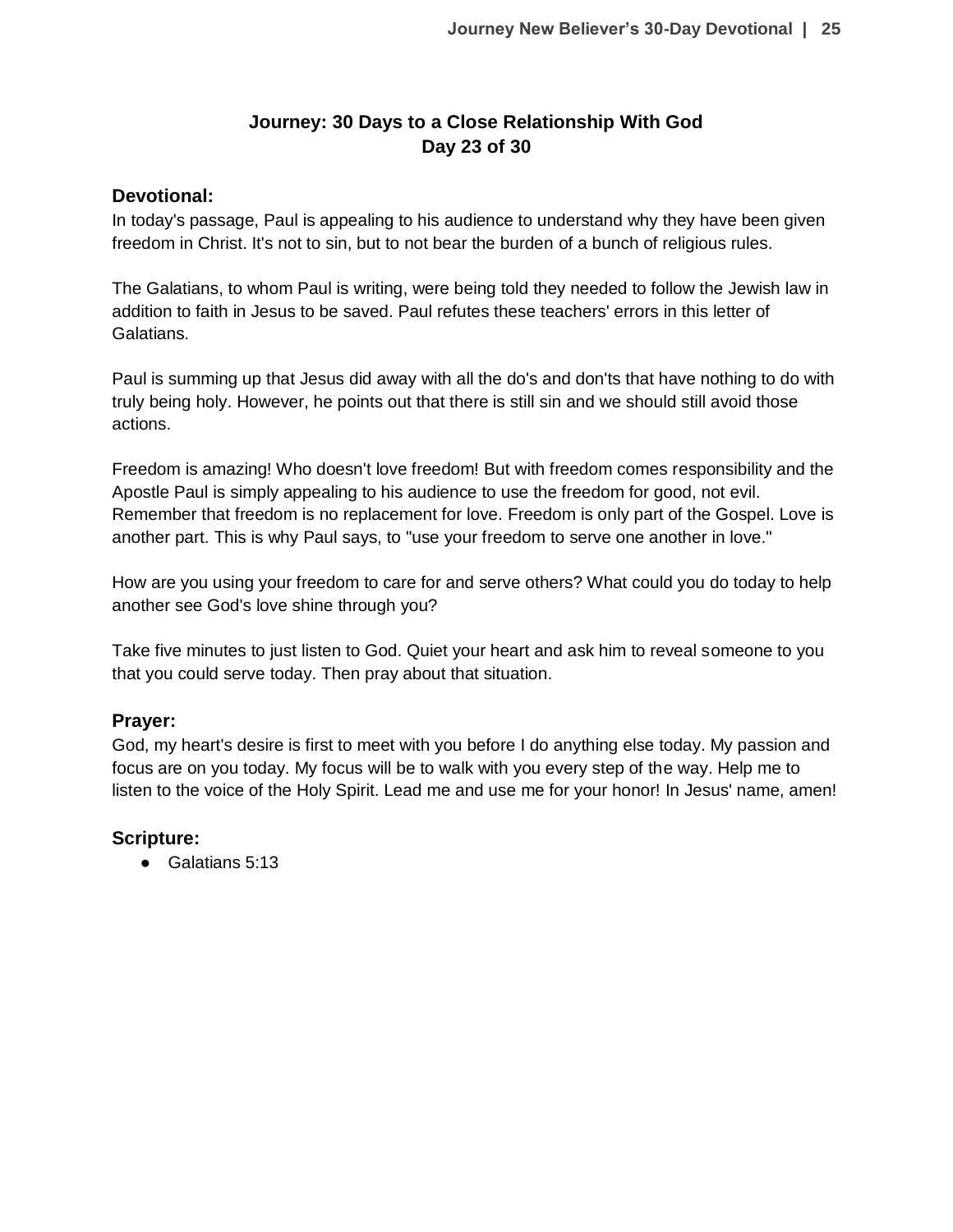# **Journey: 30 Days to a Close Relationship With God Day 24 of 30**

### **Devotional:**

In the Jewish religion, the high priest was supposed to be the mediator between God and the people in the Old Testament. This high priest was to represent the people to God. He would offer a sacrifice to cover the people's sins and pray for them.

Under the New Covenant, Jesus has become the high priest between God and everyone who has accepted Jesus as Lord and Savior. He offered Himself as the sacrifice to forgive our sins. Since it's Jesus and not a flawed human working on our behalf, we can trust his work between us and God and thus hold firmly to the faith we profess.

Has your faith ever wavered, maybe in a season of difficulty? Maybe life got busy and God wasn't a priority anymore. Maybe you felt like God didn't make sense. Maybe you lost something you loved.

This is why Jesus is so important. He is working on your behalf. He is your heavenly high priest who represents you to the Father. You are free from religious rules, so you can have a real relationship with a real God.

Jesus took care of your sin debt, so you can move on with your life and find freedom in him! So when you want to give up, just remember that Jesus has already done the hard work for you. Let your response be trust in him.

What areas are you struggling to trust in Jesus? Is it your marriage, your finances, your health, your careers, or your kids? Take this time to pray about those areas and allow God to build faith in your heart in these areas.

If possible, find a space outside, maybe a walking trail or back deck. Put yourself in God's creation. Let your focus turn to the beauty and incredible design of how God put the world together.

### **Prayer:**

Lord, I thank you for creating this amazing world. Thank you for giving attention to every detail. Thank you also for creating me. You created me with value, purpose, and meaning. Thank you for helping me to connect with you today!

### **Scripture:**

● Hebrews 4:14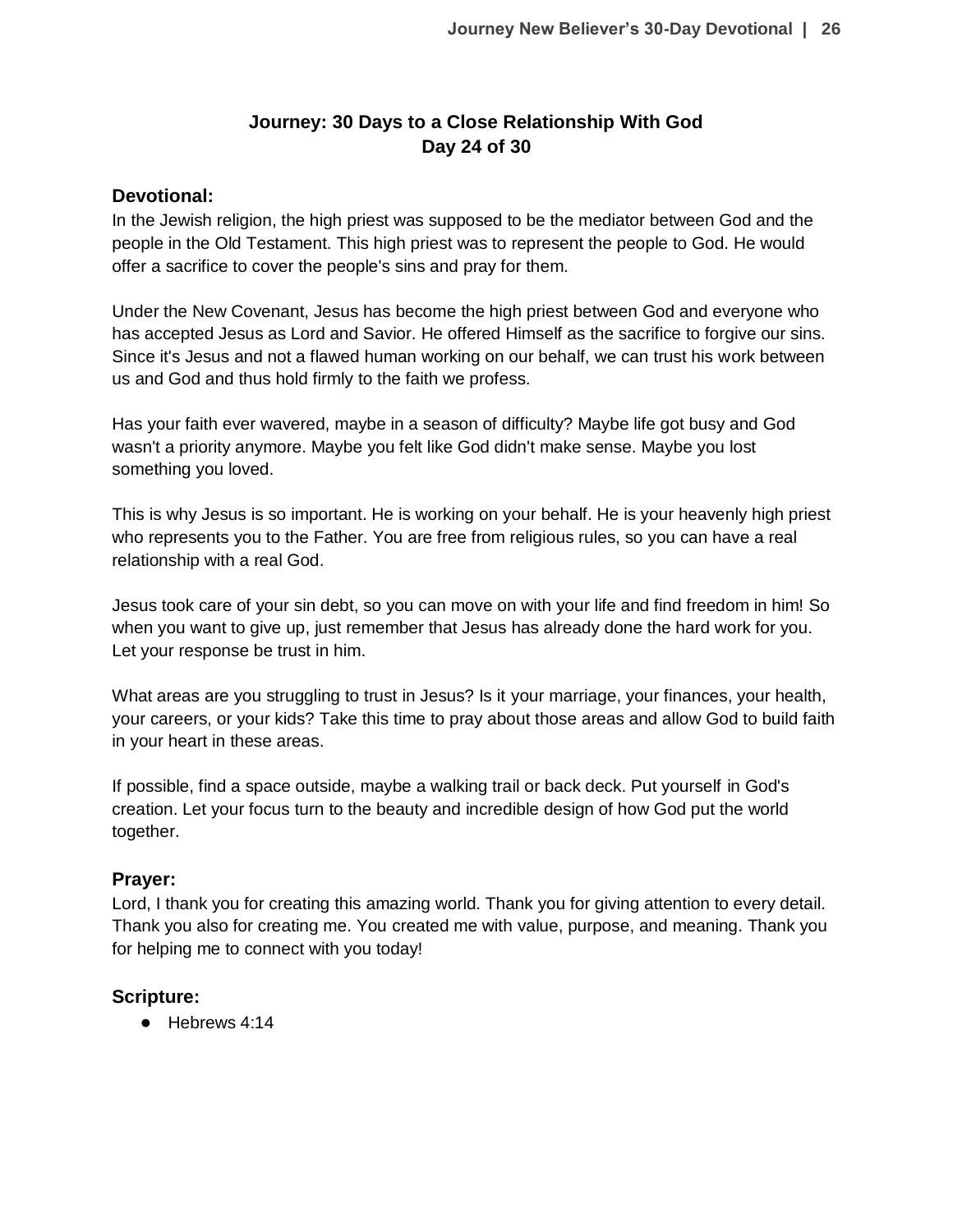# **Journey: 30 Days to a Close Relationship With God Day 25 of 30**

### **Devotional:**

The Apostle Paul utilizes a since/then statement. He's saying since this is true, then we should do this. The since really starts in the first part of verse one of this chapter, "Since, then, you have been raised with Christ..."

Our life transformation isn't from trying harder or discovering more rules to follow, but from the fact that we have been raised with Christ! It's this event that has changed everything for the Christian. It's this truth that gives us the power to do the then statements.

What motivates us to act like Jesus is important. Since we are a new people in Christ, we can have compassion, kindness, humility, gentleness, and patience.

How are you doing in those areas? Are you being compassionate, kind, humble, gentle, and patient? If you're struggling in those areas, look at what Jesus has done for you. He has given you a new heart, a new mind, a new life! It's this understanding that we can then launch these acts of obedience.

Take each of these characteristics (compassion, kindness, humility, gentleness, and patience) and assign them to a person in your life. Take this time to pray about how you can be compassionate toward the person assigned to those characteristics, and then for the rest do the same.

### **Prayer:**

Lord my attention is on you. All my concerns are locked away in a box. Right now nothing is going to get my time but you. All I want is you, so today lead me in your truth. Guide me down your path, and teach me your ways. Thank you for what you're going to do. Amen.

### **Scripture:**

● Colossians 3:12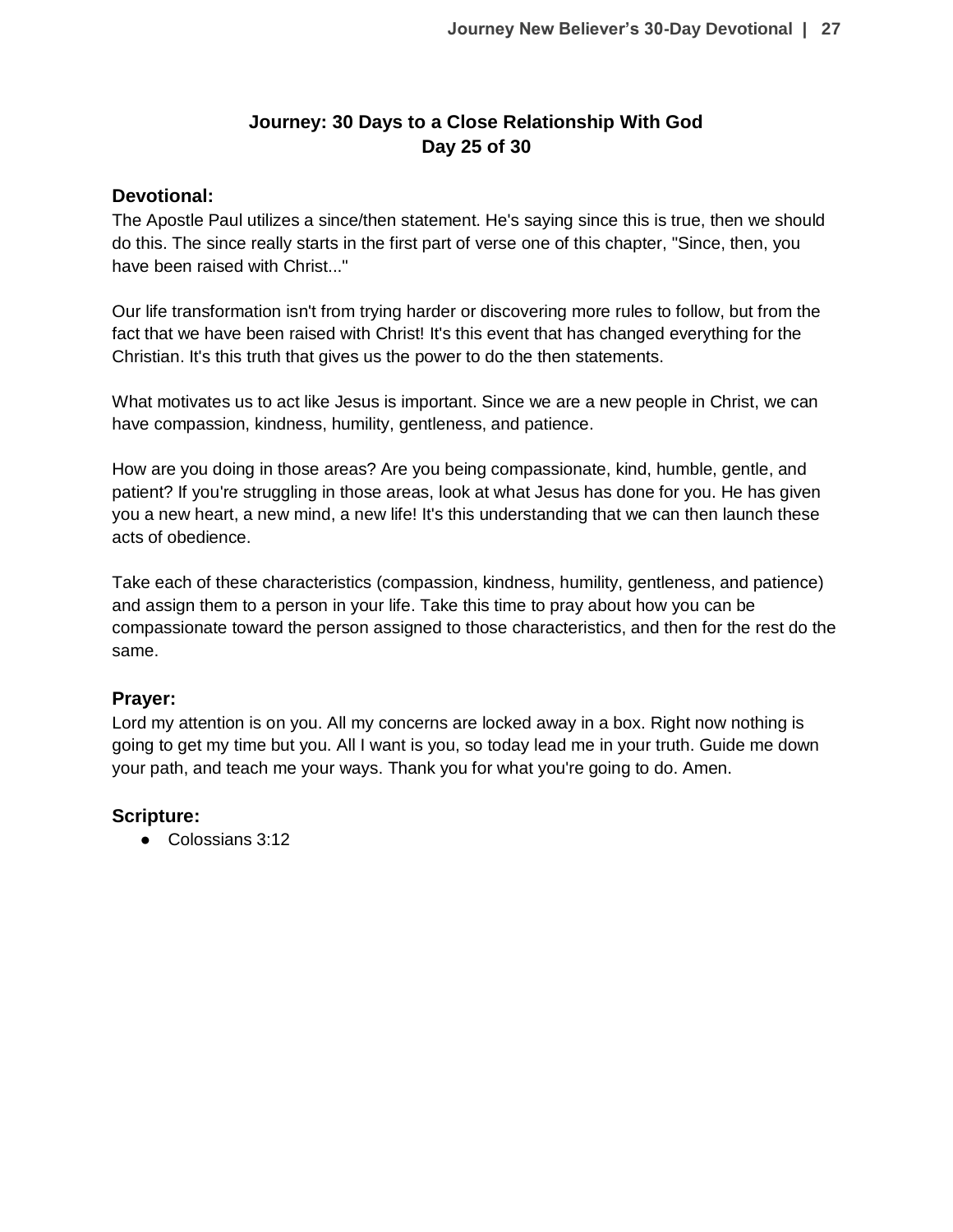# **Journey: 30 Days to a Close Relationship With God Day 26 of 30**

### **Devotional:**

In today's reading, Isaiah is highlighting that plants are fragile but not the word of the Lord. In contrast, it's strong and can endure difficult circumstances. It can stand the test of time and criticism from man.

Ideas, traditions, philosophies come and go, but God's truth will continue. It should be no surprise since it's God who created all things and therefore gives us the ultimate truth.

If God's word endures all things and outlasts everything else, where then should we place our trust? It only makes sense to put our confidence in things that last. Do you trust God's word about salvation? What about the provision? What about answering prayer?

Find a place to seek the Lord and ask him if your trust is truly in the Lord. Ask Jesus to help you place more trust in his words than the words of others. Recount some moments in the past where God has helped you.

Today might be a busy day with lots to do, but remember to take time to sharpen the ax, so to speak. If you'll quiet your heart and if you use this time with God well, you'll slice through this day much better than if you didn't take time with God.

### **Prayer:**

Lord, help me to set aside all the things that need to be done today. Help me focus on your truths and open my heart to what you might say to me. Put my thoughts on you without distraction. Thank you, Lord. In Jesus' name, Amen.

### **Scripture:**

● Isaiah 40:8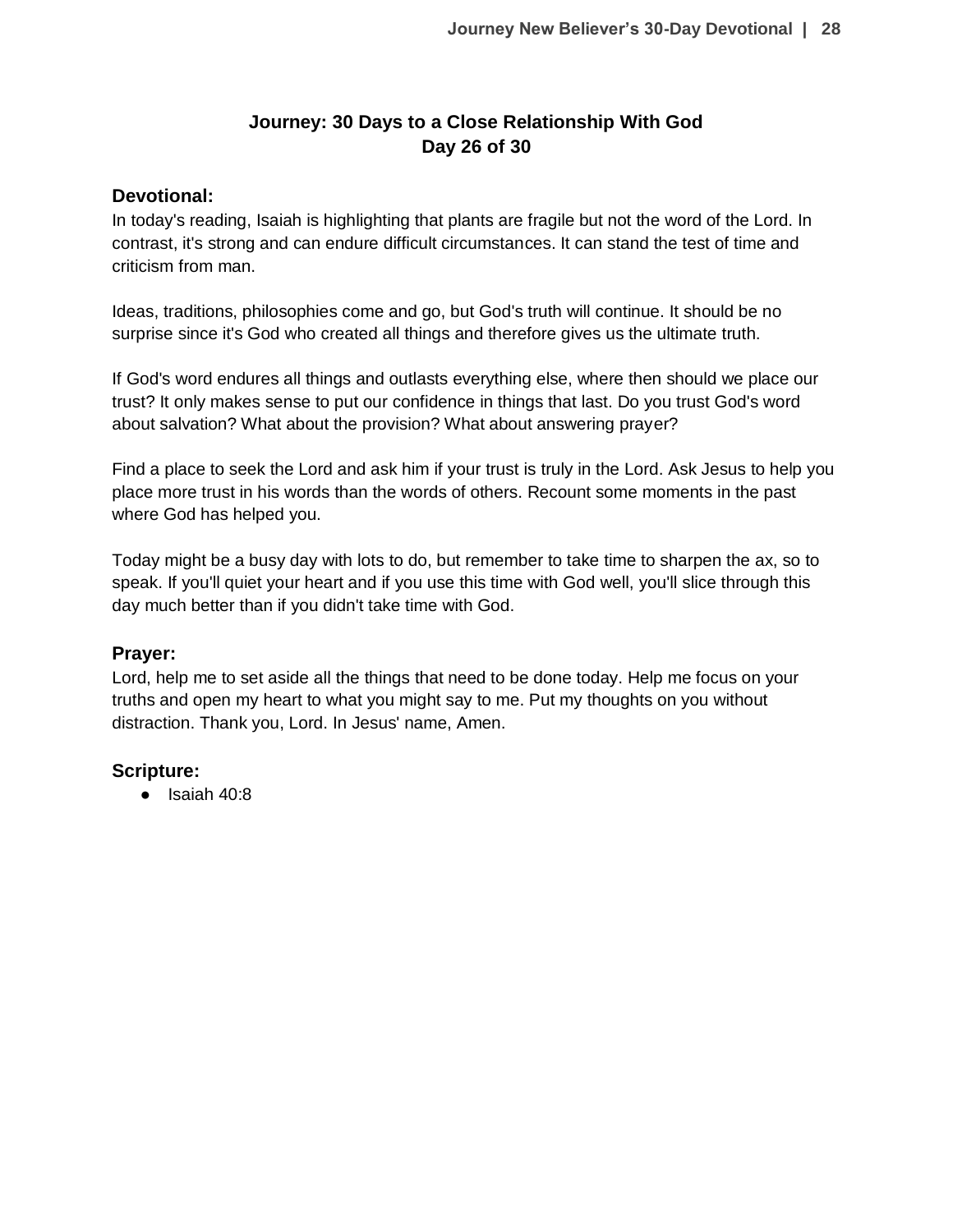# **Journey: 30 Days to a Close Relationship With God Day 27 of 30**

### **Devotional:**

Being raised with Christ is what your spirit did when you believed in Jesus. The same resurrection experience that Jesus had was your experience on the inside when you believed. Jesus came to life and so did you when you trusted in Jesus. But Jesus didn't just rise from the dead; he ascended to heaven.

Paul is connecting what we should do with what Jesus did. In other words, we should let our mind and heart rise to heaven just as Jesus did. Not only because we are going there one day, but because that is where Christ is; the One who we should be focused on.

Where we set our heart has a huge impact on our life. What if today you made an intentional effort to focus on Jesus each hour of the day. It could be a prayer, a moment of meditation, listening to worship, or 60 seconds of thanking Jesus.

Look at your schedule today and pray that God helps you to see him in every hour of the day. Pray for each meeting, every activity, every mealtime that God would become the focus. Pray that God would remind you of his great love throughout the entire day.

Take some time to be in complete silence. Quiet your mind from all the noise of your day. Place all your energy into listening and preparing your heart for what God might speak to you.

### **Prayer:**

Lord, you are welcome here with me. I invite you to come and speak to my heart. You know everything about me, and yet you still love me. Thank you for your acceptance and freedom to be with you. In Jesus' name, Amen.

# **Scripture:**

● Colossians 3:1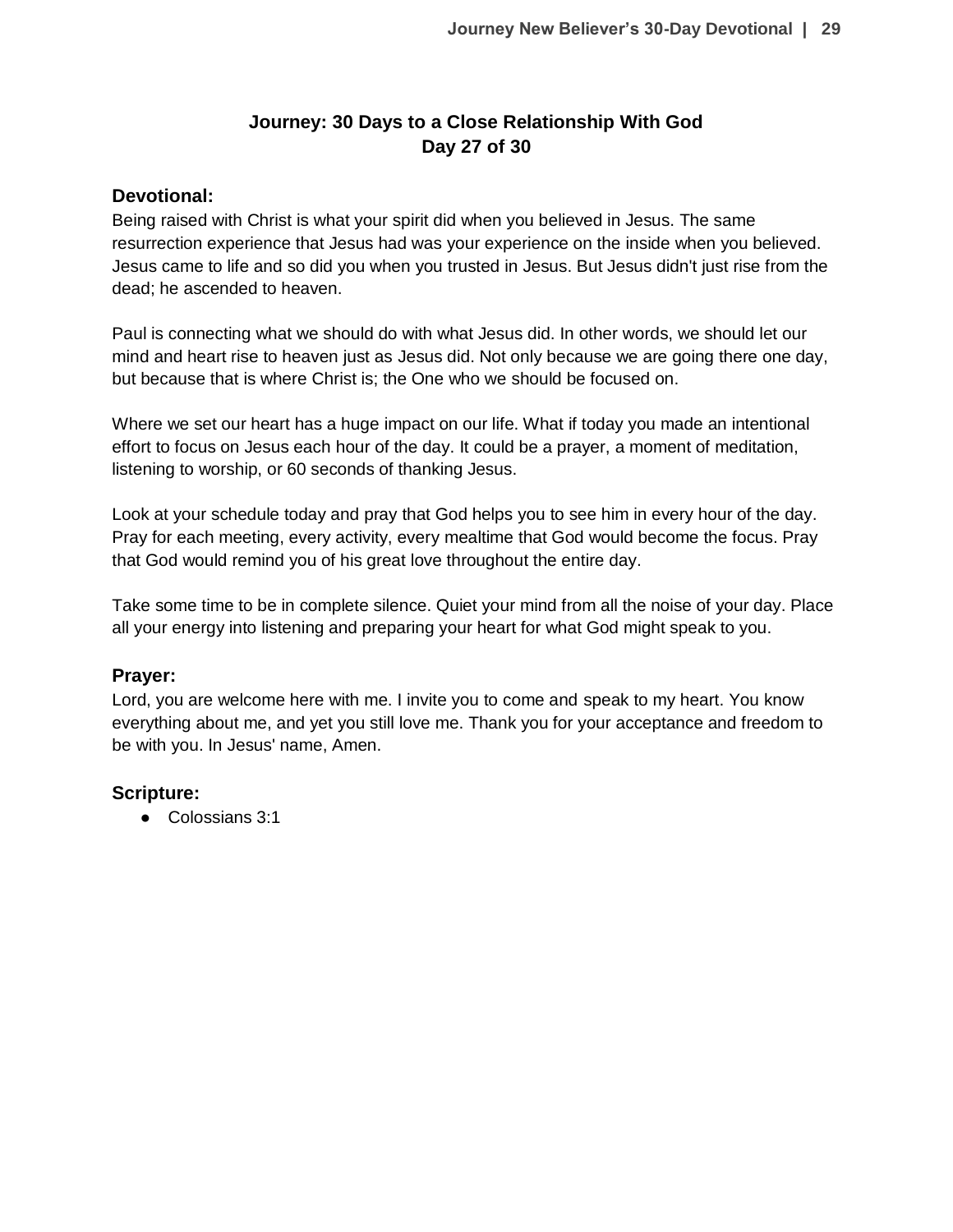# **Journey: 30 Days to a Close Relationship With God Day 28 of 30**

### **Devotional:**

Sin loves to be hidden because when it's hidden it can grow. But when we bring our sin to the light, we have the opportunity to deal with our struggle and receive healing from the Lord.

James isn't saying this is necessary for salvation, but rather for freedom from the bondage of sin. Today,s scripture also isn't saying that we should confess to everyone but to someone. For you, it could be a close trusted friend. It could be a mentor or a small group. The idea is that you get it out in the open so you can receive healing.

Is there something you need to confess? Maybe you don't have a big sin in your life, but you need to start being more open with someone about your life.

Also, you can be that friend to someone else who is struggling. James says the result of helping others is an effective prayer for us. When we confess our sins, we are walking uprightly with the Lord and are powerful and effective!

Do you have someone you can open up to? If not, pray about who that person can be. If you do, take some time to pray for that person. Pray for their family, their career, their future, their relationship with the Lord.

Take the next few minutes to think about God in eternity. Think of what heaven would be like. The Bible describes it as a place where angels worship him both day and night. He is also described as unapproachable light. It's a place of complete perfection. Shut out the challenges and trials of this earth and put your complete attention on Jesus.

### **Prayer:**

Lord, show me your heart today. Help me understand your ways and uncover anything that needs to change in me. Help me to love others the way you love them. Use me today as your instrument in the world. In Jesus' name, amen.

# **Scripture:**

● James 5:16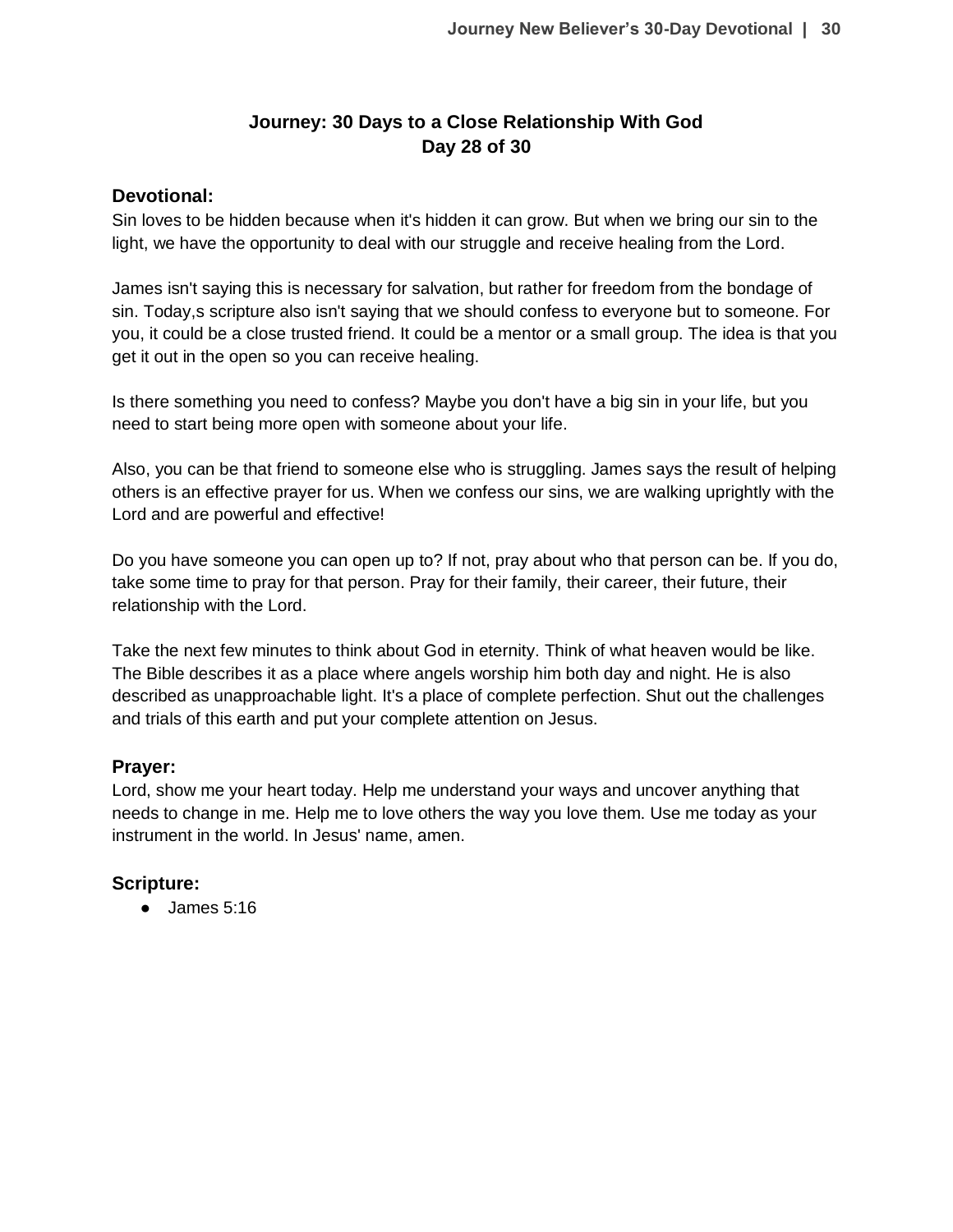# **Journey: 30 Days to a Close Relationship With God Day 29 of 30**

### **Devotional:**

In today's reading, David makes a connection between trusting the Lord and not being afraid. He's specifically talking about the fear of others.

Interestingly, there seems to be an inverse relationship between the fear of man and trust in God. When we have high levels of fear of man, we have low levels of trust in the Lord. Inversely, when we have high levels of trusting the Lord, we have low levels of fear of man.

Many of us are trapped by the fear of man. We're needlessly worried about the power of others over us.

Notice that David chooses to praise the Lord as a response. He lifts the Lord with his words and as he does, his fears of others go down. What if you took some time to praise God right now? Let this time melt away your fear of man.

Make a list of those who you are afraid of and pray for them. Pray that God would bless them, and help you to trust in the Lord to overcome your fear.

It's time to refocus. It doesn't matter if it's the morning, evening or your lunch break, take a few minutes to think about the Lord. Bring to mind how he's been faithful to you. Think of his power and love for you.

# **Prayer:**

Lord, I recognize that today is a gift from you. Help me to steward this gift and use it to bring you honor. I want to bring a smile to your face. Let me see how you're working and be a part of it.

# **Scripture:**

● Psalm 56:4